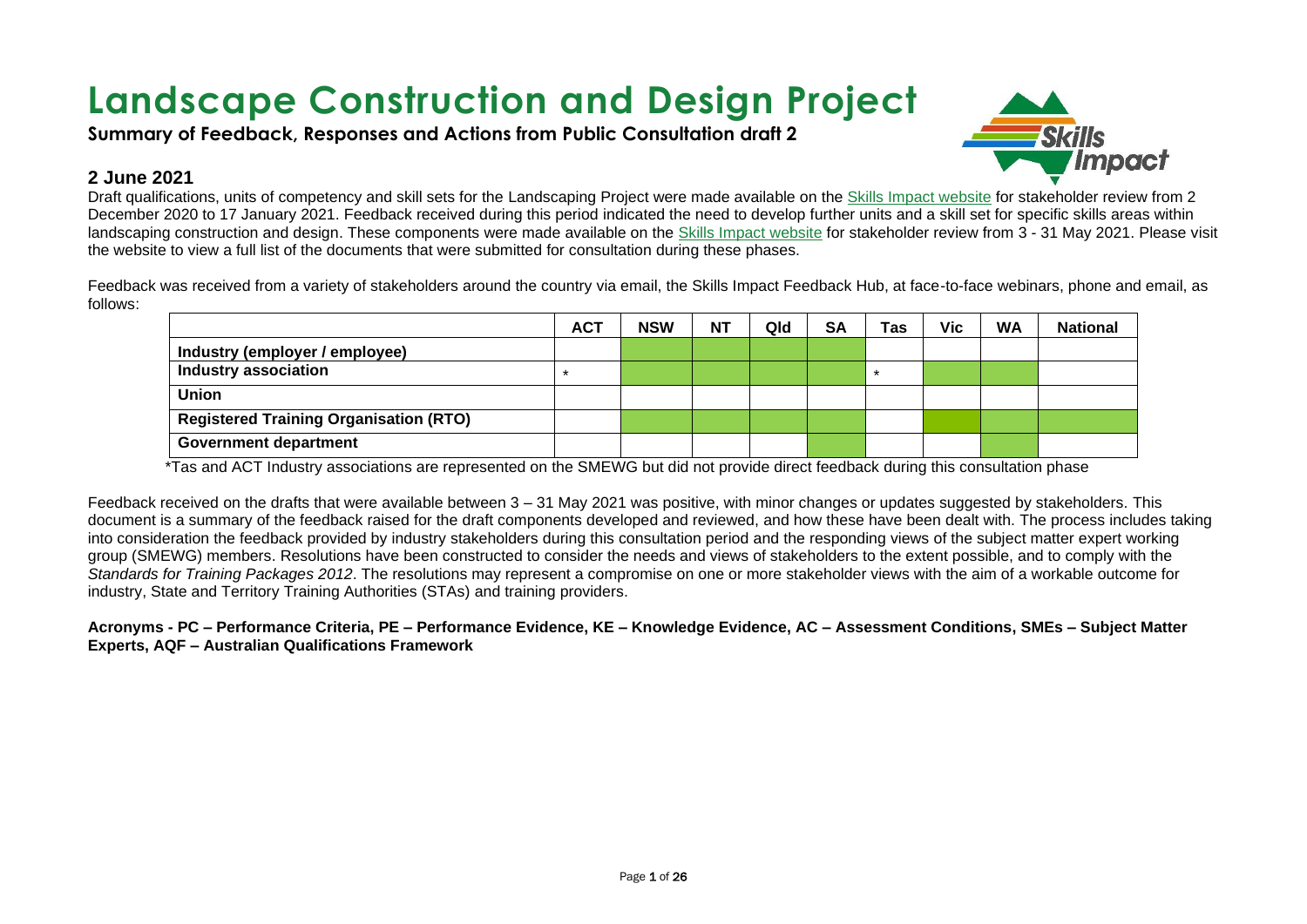Please use the menu below to navigate to the feedback you wish to view.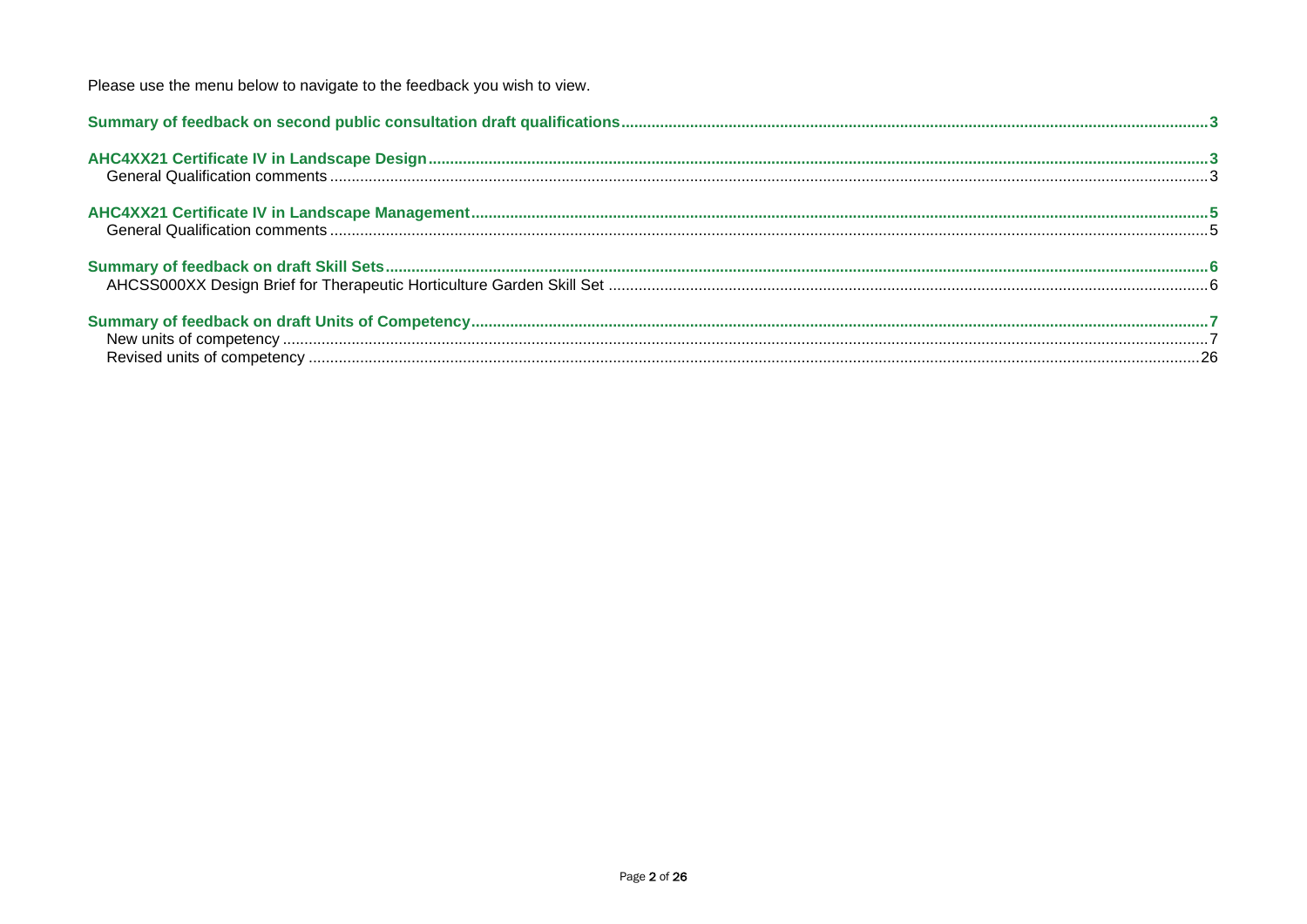### <span id="page-2-0"></span>Summary of feedback on draft qualifications available from 3 – 31 May 2021

### <span id="page-2-1"></span>AHC4XX21 Certificate IV in Landscape Design

<span id="page-2-2"></span>General Qualification comments

|                 | <b>Stakeholder Comments and Identified Issues</b>                     | <b>Consideration and Proposed Resolution</b>                                  |
|-----------------|-----------------------------------------------------------------------|-------------------------------------------------------------------------------|
| RTO, WA         | Re Core - Happy to see this AHCPCM404 Recommend plants                | Adopted.                                                                      |
|                 | as the Core unit (not Produce 2D architectural drawings using         | Thank you for your feedback.                                                  |
|                 | CAD software) This is in line with WA industry requirements.          | CUAACD302 changed to CUAACD312                                                |
|                 | Re CUAACD302 Core unit - Needs to be updated to                       |                                                                               |
|                 | CUAACD312 Produce computer aided drawings.                            |                                                                               |
| Industry        | Re CUAACD302 - This Unit has been superseded by                       | Adopted.                                                                      |
| Association, WA | CUAACD312 - Produce computer-aided drawings.                          | Thank you for your feedback.                                                  |
|                 |                                                                       | CUAACD302 changed to CUAACD312:                                               |
|                 | Re DES4XX Produce 2-D - Is this much different to                     |                                                                               |
|                 | CUAACD302 and are both needed? Or is CUAACD302 actually               | AHCDES4XX Produce 2-D architectural landscape drawings using CAD              |
|                 | a pre-requisite for AHCDES4XX? If so then shouldn't                   | software is the production of the drawings for landscape designs using        |
|                 | AHCDES4XX be in the core?                                             | CAD, whereas CUAACD312 is producing CAD drawings with the focus of            |
|                 |                                                                       | this unit on the technical skills required to operate CAD, not on design      |
|                 | <b>Re Electives:</b>                                                  | skills.                                                                       |
|                 | BSBSTR301 Contribute and BSBSTR401 Promote - These 2                  |                                                                               |
|                 | Units seem quite unnecessary to include in the electives. May be      | Based on SMEWG advice, BSBSTR301, BSBSTR401 and AHCSOL304 to                  |
|                 | nice Units but not very relevant.                                     | remain in electives Group B as they address relevant common skills in         |
|                 | AHCSOL304 Implement - I am not sure that this Unit really fits        | some Landscape Design workplaces. This is consistent with several of the      |
|                 | this qual. Obviously topography, soils, and soil amelioration are     | Minister's priorities for training packages, including developing             |
|                 | important factors in the design stage, but this Unit is               | qualifications that recognise common skills and delivering broader            |
|                 | implementation. And you have AHCSOL406 in the electives as            | vocational outcomes.                                                          |
|                 | well.                                                                 |                                                                               |
| RTO, VIC        | [RTO] has been successfully delivering the Victorian Certificate      | Thank you for your feedback.                                                  |
|                 | IV in Landscape Design since 2005. The [RTO] teachers                 | The qualification structure of AHC4XX21 Certificate IV in Landscape           |
|                 | involved in the landscape design course and the landscape             | Design has taken into account the structure of both 22331VIC and the draft    |
|                 | industry in Victoria over a number of years are concerned that        | updated version of 52772WA. Unfortunately, there are only 5 common core       |
|                 | the strong design focus of the Victorian course 22331VIC is           | units between these two state accredited courses. As a result, the national   |
|                 | significantly weakened by the removal of some units in the core       | qualification has reflected the common core units of both state accredited    |
|                 | of the proposed national version. This has the potential to           | courses in the core structure and listed the variance in core units in the    |
|                 | weaken the outcomes for students and future recognition and           | elective Group B. It should be noted that the packaging rules require at      |
|                 | reputation of the qualification. The teachers are preparing a         | least 3 units to be selected from Group B, this rule enables the selection of |
|                 | response that I will forward to you this afternoon. The core          | the remaining units that are listed in the current Victorian state accredited |
|                 | should reflect that the job role for this qualification is limited to | course.                                                                       |
|                 | design.                                                               |                                                                               |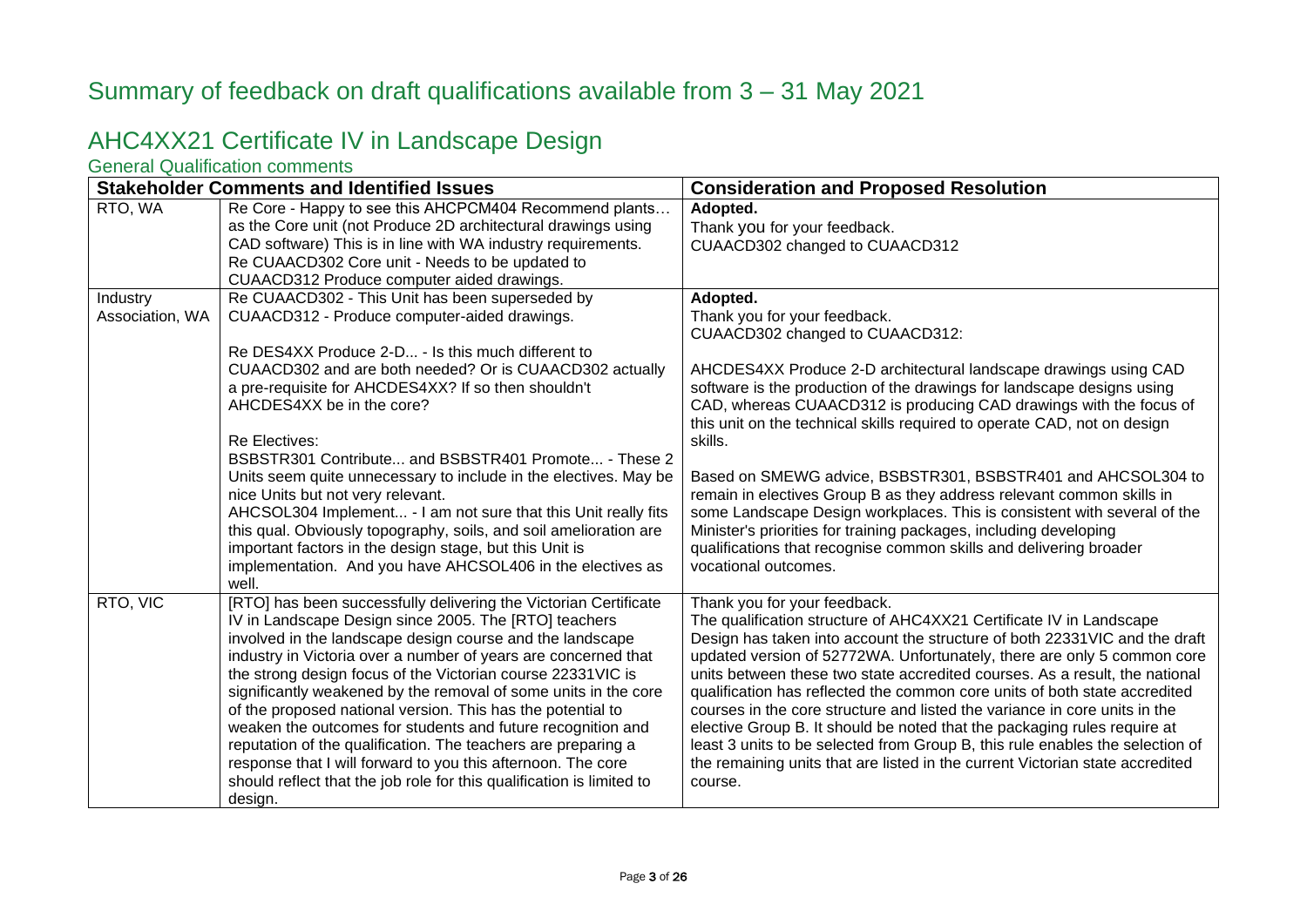|          | <b>Stakeholder Comments and Identified Issues</b>                                                                                                                                                                                                                                                                                                                                                                                                                                                                                                                                                                                                                                                                                                                                                                                                                                                                                                                                                                                                                                 | <b>Consideration and Proposed Resolution</b>                                                                                                                                                                                                                                           |
|----------|-----------------------------------------------------------------------------------------------------------------------------------------------------------------------------------------------------------------------------------------------------------------------------------------------------------------------------------------------------------------------------------------------------------------------------------------------------------------------------------------------------------------------------------------------------------------------------------------------------------------------------------------------------------------------------------------------------------------------------------------------------------------------------------------------------------------------------------------------------------------------------------------------------------------------------------------------------------------------------------------------------------------------------------------------------------------------------------|----------------------------------------------------------------------------------------------------------------------------------------------------------------------------------------------------------------------------------------------------------------------------------------|
| RTO, VIC | Re Elective unit AHCDES4XX Apply sustainability principles to<br>landscape design -<br>Suggest this unit should be included in the core of this<br>qualification which is all about design. The addition of the words<br>-"All work is carried out to comply with workplace procedures,<br>health and safety in the workplace requirements, legislative and<br>regulatory requirements, and sustainability and biosecurity<br>practices." into the Application Statement of other units is<br>insufficient to provide the depth of skills and knowledge required<br>for a designer to embed the principles of sustainability into the<br>design practices and outcomes. There are regulatory<br>requirements in terms of WHS and biosecurity to be met. This is<br>not the same for sustainability in terms of design.<br>Re CUADES305 Source and - The core only has one design<br>unit (AHCDES4XX Develop landscape designs). The depth of<br>skills and knowledge of landscape design would be<br>strengthened by including this unit in the core.                             | Comments: The project team will seek SMEWG advice/feedback RE,<br>inclusion of the following units in the core of the qualification:<br>AHCDES4XX Apply sustainability principles to landscape design<br>CUADES305 Source and apply information on the history and theory of<br>design |
| RTO, VIC | I am concerned that the reduction in core units in the newly<br>developed draft of Certificate IV in Landscape Design potentially<br>diminishes the value of the existing Victorian qualification with its<br>recognition under the National package.<br>The units coded with a VU prefix namely VU21968 and<br>VU21971 are units that were developed for the Victorian course<br>to address the absence of similar content in the national<br>package at the time. I believe it is still the case that the content<br>around designing for sustainability and the use of computer<br>technology for design presentation is still absent in the National<br>Package. The relegation of BSDDES305 from a Core unit to an<br>elective would further diminish the value of the Certificate IV in<br>Landscape Design currently being developed for inclusion in the<br>National package.<br>Advice is to include the following 2 units as Core units in this<br>qualification - Apply the principles of sustainability AND Produce<br>2-D architectural landscape drawings using CAD | Comments: The project team will seek SMEWG advice/feedback RE,<br>inclusion of the following units in the core of the qualification:<br>AHCDES4XX Apply sustainability principles to landscape design<br>AHCDES4XX Produce 2-D landscape drawings using CAD software                   |
| RTO, VIC | In the case of BSBDES305 - Source and apply information on<br>the history and theory of design (is now superseded by and<br>equivalent to CUADES305), I believe should be included as a<br>Core unit of competency. This unit of competency not only<br>covers the history of design but also current industry design<br>trends and how they apply to current practice. I would argue that<br>without the knowledge of the evolution of design, together with a<br>knowledge of current trends and designers, the designer would                                                                                                                                                                                                                                                                                                                                                                                                                                                                                                                                                  | Comments: The project team will seek SMEWG advice/feedback RE,<br>inclusion of the following unit in the core of the qualification:<br>CUADES305 Source and apply information on the history and theory of<br>design                                                                   |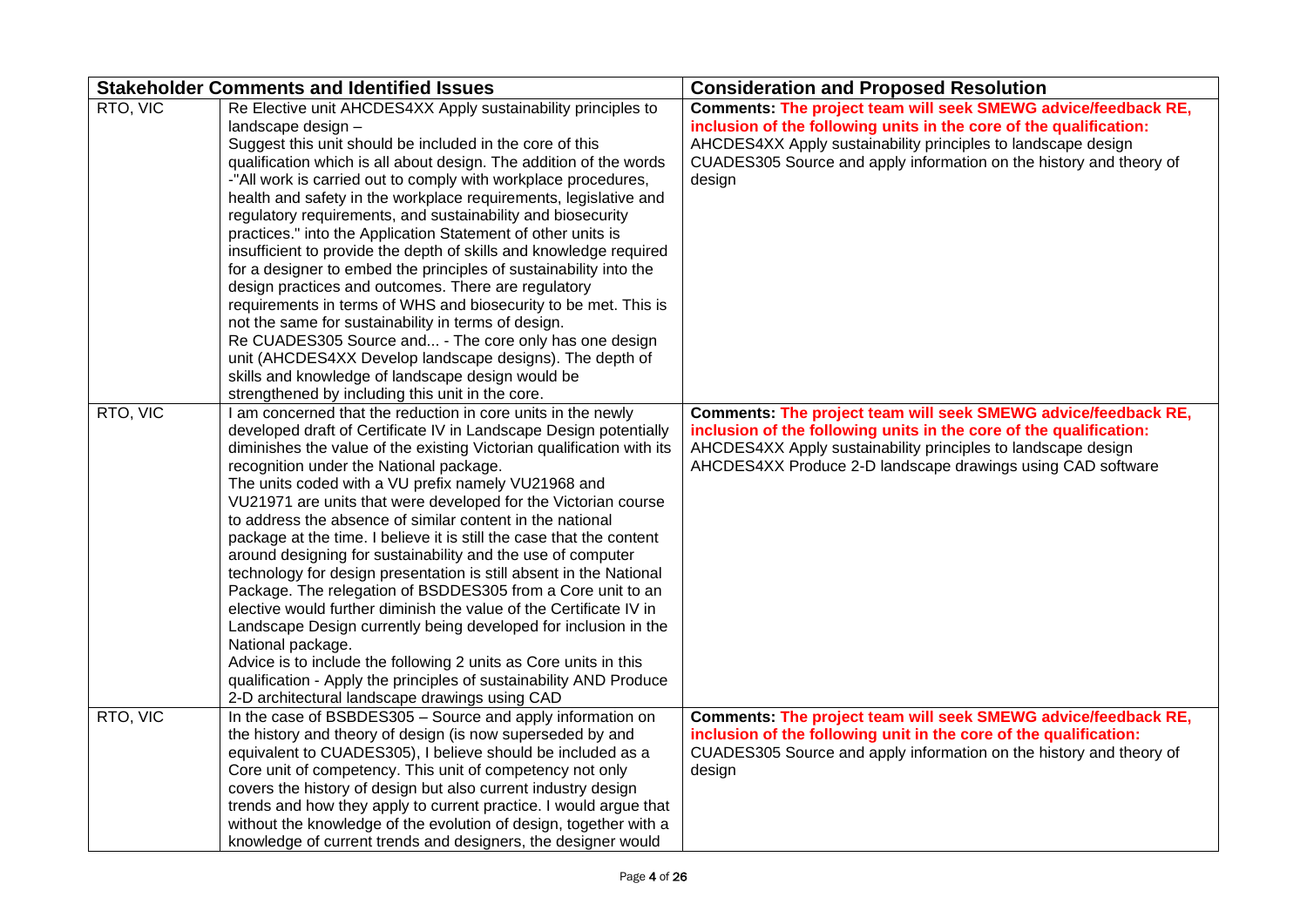|                          | <b>Stakeholder Comments and Identified Issues</b>                                                                                                                                                                                                                                                                                                                                                                                                                                                                                                                                                                                                                             | <b>Consideration and Proposed Resolution</b>                                                                                                                                                       |
|--------------------------|-------------------------------------------------------------------------------------------------------------------------------------------------------------------------------------------------------------------------------------------------------------------------------------------------------------------------------------------------------------------------------------------------------------------------------------------------------------------------------------------------------------------------------------------------------------------------------------------------------------------------------------------------------------------------------|----------------------------------------------------------------------------------------------------------------------------------------------------------------------------------------------------|
|                          | be left rudderless and not know where to begin the process of<br>design. Design is not practiced in the absence of knowledge<br>about what went before and how it has affected the present and<br>indeed the future. Design in any discipline is informed by what<br>went before, and a designer cannot execute design without that<br>knowledge. I believe this unit of competence and the knowledge<br>that can be acquired through its completion, would be<br>fundamental to the successful practise of landscape design. I<br>believe it should be retained as a core unit of competence as it is<br>integral to, and informs all of the design subjects in this course. |                                                                                                                                                                                                    |
| Government,<br><b>WA</b> | Unit of Competency AHCTTH4XX Title<br>AHC4XX21 Certificate IV in Landscape Design outline lists the<br>unit as: AHCTHH4XX Develop a therapeutic horticulture project<br>The unit outline and skill set list the unit as: AHCTTH4XX<br>Develop a therapeutic horticulture design brief                                                                                                                                                                                                                                                                                                                                                                                         | Adopted.<br>Changed AHCTHH4XX title in qualification from 'Develop a therapeutic<br>horticulture project' to 'Develop a therapeutic horticulture design brief'.                                    |
| RTO, VIC                 | In the case of VU21971 - Produce 2-D architectural landscape<br>drawings using CAD, I believe should be included as a Core unit<br>of competency. The completion of this unit of competency<br>equips the student with the knowledge and skill to support their<br>CAD designs with professionally crafted presentation drawings<br>and included images. I believe that a designer needs and<br>requires the additional computer technology skills, to enhance<br>the presentation of designs and their concepts, to other project<br>stakeholders as well as to the client.                                                                                                  | Comments: The project team will seek SMEWG advice/feedback RE,<br>inclusion of the following unit in the core of the qualification:<br>AHCDES4XX Produce 2-D landscape drawings using CAD software |

# <span id="page-4-0"></span>AHC4XX21 Certificate IV in Landscape Management

#### <span id="page-4-1"></span>General Qualification comments

| <b>Stakeholder Comments and Identified Issues</b> |                                                                           | <b>Consideration and Proposed Resolution</b>                                    |  |
|---------------------------------------------------|---------------------------------------------------------------------------|---------------------------------------------------------------------------------|--|
| Industry                                          | Re Electives:                                                             | Adopted.                                                                        |  |
|                                                   | Association, WA   AHCGRI501 and 502 - Shouldn't these be electives in the | Thank you for your feedback. Based on SMEWG advice, BSB and CPC                 |  |
|                                                   | Landscape design Cert IV?                                                 | units to remain in elective units list, as they are relevant to the job role/s. |  |
|                                                   | All Electives starting from BSBESB407 through to CUAACD303:               | They already exist within the system and support transferability of             |  |
|                                                   | While all of these are useful skills for many landscapers,                | skills/knowledge between Training Packages/industries. This is consistent       |  |
|                                                   | including them means that the Cert IV can be achieved with just           | with several of the Skills Ministers' priorities for training packages,         |  |
|                                                   | 3 of the 12 Units being AHC and the rest BSB. That makes it               | particularly around reducing duplication within the system.                     |  |
|                                                   | more a BSB qual than AHC and begs the question of why the                 |                                                                                 |  |
|                                                   | qual is necessary. I would suggest (at least) removing ESB407,            |                                                                                 |  |
|                                                   | RES411, SMB404, WRT401, and BKG404. and reducing the                      |                                                                                 |  |
|                                                   | number of other TP Units that can be added.                               |                                                                                 |  |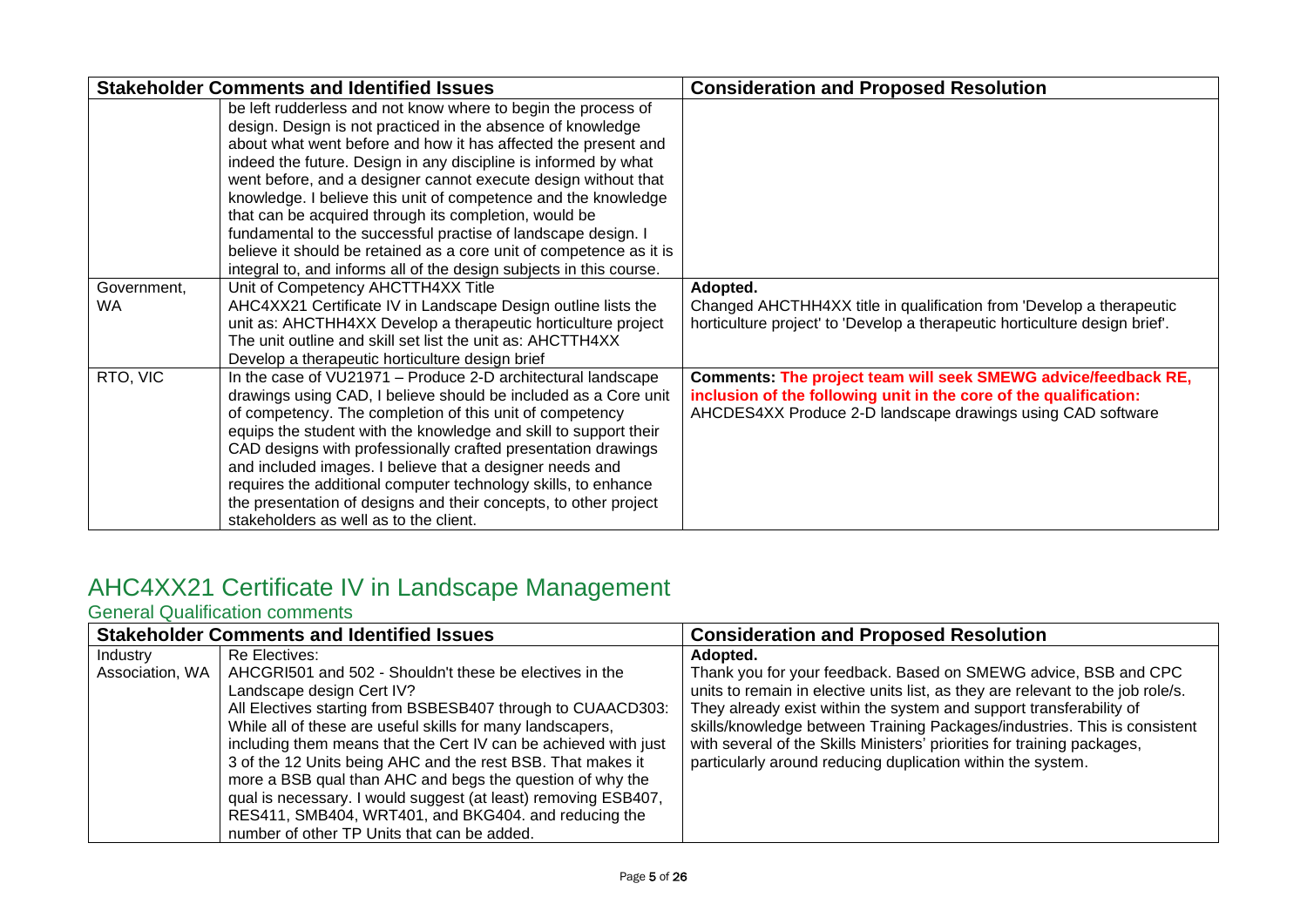|          | <b>Stakeholder Comments and Identified Issues</b>                                                                                                                                                                                                                                                                                                                                                                                                                                                                                                            | <b>Consideration and Proposed Resolution</b>                                                                                                                                                                                                                                |
|----------|--------------------------------------------------------------------------------------------------------------------------------------------------------------------------------------------------------------------------------------------------------------------------------------------------------------------------------------------------------------------------------------------------------------------------------------------------------------------------------------------------------------------------------------------------------------|-----------------------------------------------------------------------------------------------------------------------------------------------------------------------------------------------------------------------------------------------------------------------------|
|          | While some of these might be useful skills for some landscapers,<br>including them means that the Cert IV can be achieved with just<br>3 of the 12 Units being AHC and the rest CPC. Makes it more a<br>CPC qual than AHC and begs the question of why the qual is<br>necessary. Most of these Units relate to buildings. Landscapers<br>don't do building construction. I would suggest (at least)<br>removing CBC4001, 4002, 4003, 4004, 4006, 4008, 4009, 4010,<br>4011B, 4026, and 4053. And reducing the number of other TP<br>Units that can be added. |                                                                                                                                                                                                                                                                             |
| RTO, VIC | Re Core Units - Very limited group of core for a landscape<br>'management' course although it is intended for a range of job<br>roles.<br>Re Elective units:<br>AHCGRI501 Design roof gardens and AHCGRI502 Design<br>vertical gardens - Should these design units be considered for<br>the Cert IV in Landscape Design elective bank?                                                                                                                                                                                                                       | Adopted.<br>Thank you for your feedback. Based on SMEWG advice, the Core units to<br>remain as is.<br>AHCGRI501 Design roof gardens, and AHCGRI502 Design vertical<br>gardens and green facades added to AHC4XX21 Certificate IV in<br>Landscape Design, electives Group B. |
| RTO, VIC | Re Core units - This qualification applies to a variety of job roles<br>which requires flexible packaging rules as appears here with<br>three core and 9 electives. Question whether the core is too<br>limited and whether there are other common skills required<br>across the job roles.                                                                                                                                                                                                                                                                  | Adopted.<br>Thank you for your feedback. Based on SMEWG advice, the Core units to<br>remain as is.                                                                                                                                                                          |

## <span id="page-5-0"></span>Summary of feedback on draft Skill Sets

### <span id="page-5-1"></span>AHCSS000XX Design Brief for Therapeutic Horticulture Garden Skill Set

|                          | <b>Stakeholder Comments and Identified Issues</b>                                                                                                                                                                                                                                                                                                                                                                                                                                             | <b>Consideration and Proposed Resolution</b>                                                                                                                                                                                                                                                                    |
|--------------------------|-----------------------------------------------------------------------------------------------------------------------------------------------------------------------------------------------------------------------------------------------------------------------------------------------------------------------------------------------------------------------------------------------------------------------------------------------------------------------------------------------|-----------------------------------------------------------------------------------------------------------------------------------------------------------------------------------------------------------------------------------------------------------------------------------------------------------------|
| RTO, WA                  | Currently there are no prerequisites/similar conditions for any<br>landscape design or horticulture qualifications. What is so<br>special about this skill set that we have to change this?<br>This skillset should be no different as it acts as a barrier for<br>those already working in the area of landscaping/design or those<br>who graduated many years ago (which would block your target<br>market from enrolling). There should be no prerequisites or<br>additional restrictions. | Adopted.<br>Thank you for your feedback. Based on SMEWG advice, additional<br>information has been added regarding industry expectations of experience<br>in Horticulture and/or Landscape Design to target group, and AHCPCM404<br>Recommend plants and cultural practices has been added to the Skill<br>Set. |
| Government.<br><b>WA</b> | Skill Set AHCSS000XX Design Brief for Therapeutic Horticulture<br>Garden Skill Set<br>Pathway Information states: These units of competency provide<br>credit towards AHC40416 Certificate IV in Horticulture and<br>AHC4XX21 Certificate IV in Landscape Design. Should this<br>read: "This unit of competency" Will AHC40416 Certificate IV in                                                                                                                                              | Adopted.<br>Thank you for your feedback: Based on SMEWG advice, additional<br>information has been added regarding industry expectations of experience<br>in Horticulture and/or Landscape Design, and AHCPCM404 Recommend<br>plants and cultural practices has been added to the Skill Set.                    |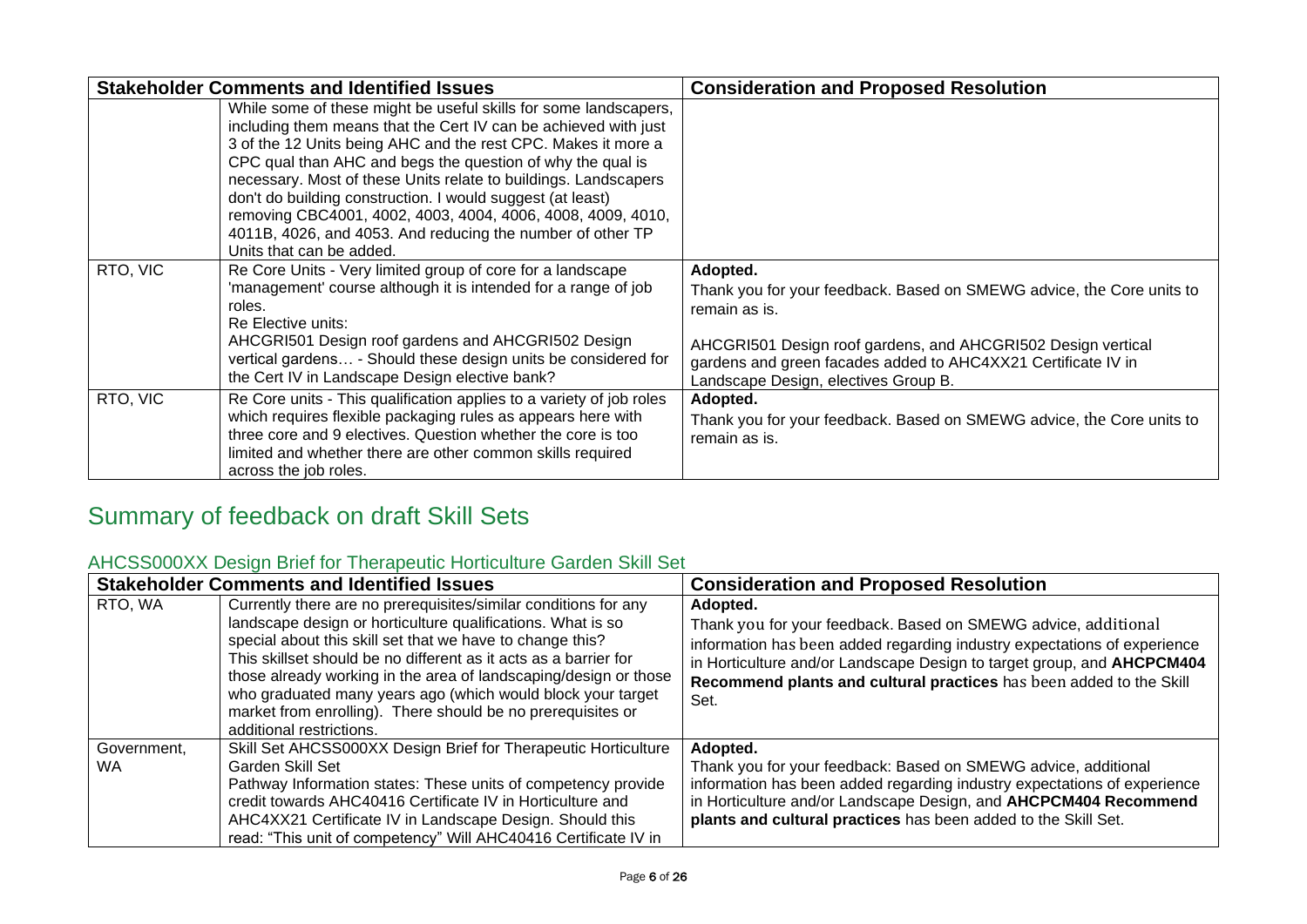| <b>Stakeholder Comments and Identified Issues</b>              | <b>Consideration and Proposed Resolution</b>                                     |
|----------------------------------------------------------------|----------------------------------------------------------------------------------|
| Horticulture be updated with a minor change to include the new | AHC40416 Certificate IV in Horticulture is proposed for review as part of an     |
| unit of competency AHCTHH4XX Develop a therapeutic             | upcoming AHC Case for Change, which is currently with the AISC for their         |
| horticulture design brief                                      | consideration. If the project is approved, the inclusion of the new unit will be |
|                                                                | considered as part of that process.                                              |

### <span id="page-6-0"></span>Summary of feedback on draft Units of Competency

<span id="page-6-1"></span>New units of competency

| <b>Stakeholder Comments and Identified Issues</b> |                                                                                                                                                                                                                                                                                                                                                                                                                                                                                                                                                                                                                                                                   | <b>Consideration and Proposed Resolution</b>                                                                                                                                                                                                                                                                                                                                                                                                                                                                                                                                                                                                                                                                                                                                                                                             |
|---------------------------------------------------|-------------------------------------------------------------------------------------------------------------------------------------------------------------------------------------------------------------------------------------------------------------------------------------------------------------------------------------------------------------------------------------------------------------------------------------------------------------------------------------------------------------------------------------------------------------------------------------------------------------------------------------------------------------------|------------------------------------------------------------------------------------------------------------------------------------------------------------------------------------------------------------------------------------------------------------------------------------------------------------------------------------------------------------------------------------------------------------------------------------------------------------------------------------------------------------------------------------------------------------------------------------------------------------------------------------------------------------------------------------------------------------------------------------------------------------------------------------------------------------------------------------------|
|                                                   | AHCDES4XX Apply construction techniques to landscape design                                                                                                                                                                                                                                                                                                                                                                                                                                                                                                                                                                                                       |                                                                                                                                                                                                                                                                                                                                                                                                                                                                                                                                                                                                                                                                                                                                                                                                                                          |
| RTO, WA                                           | Re PC1.1 Review the design - What would a<br>student demonstrate for this?<br>Re PC3.4 Incorporate - Can landscape<br>designers do this?<br>Re PC4.2 Source providers - Can this reflect 4.1<br>and be changed to 'Determine technical services<br>and specialist expertise beyond the scope of own<br>expertise'?                                                                                                                                                                                                                                                                                                                                                | Adopted.<br><b>Performance Criteria:</b><br>PC 1.1 changed to: 'Identify and locate design structures and features to<br>maximise the use efficient of the space'.<br>PC 3.4 changed to: 'Incorporate irrigation requirements into the design or<br>design documentation'<br>PC 4.2 changed to: 'Determine and consult with technical and specialist<br>services beyond own scope of expertise as required'.                                                                                                                                                                                                                                                                                                                                                                                                                             |
|                                                   | Re Foundation Skills - Oral communication 'Initiate<br>discussions with technical services and specialist<br>expertise' - Accessing technical specialists may be<br>difficult for students to achieve. Can the statement<br>be reduced to 'Use clear language and standard<br>industry terminology to discuss and determine<br>construction requirements'?<br>Re Performance Evidence:<br>'selected appropriate construction methods' - Is<br>this a landscape designer role?<br>'maximised the use of available water in the<br>landscape' and 'selected an appropriate irrigation<br>system for the landscape design' - Do these two<br>statements go together? | <b>Foundation Skills:</b><br>Oral communication changed to 'Initiate discussions, using clear language<br>and standard industry terminology to discuss and determine construction<br>requirements'<br>Performance Evidence:<br>Changed 'selected appropriate construction methods for structures and<br>features to suit site specific soil properties' to 'in consultation with<br>appropriate specialist representatives selected appropriate construction<br>methods for structures and features to suit site specific soil properties'<br>Changed 'maximised the use of available water in the landscape' to<br>'maximised the use of available water in the landscape through the<br>specification of appropriate waterwise irrigation systems'<br>Removed 'selected an appropriate irrigation system for the landscape<br>design'. |
|                                                   |                                                                                                                                                                                                                                                                                                                                                                                                                                                                                                                                                                                                                                                                   | <b>Assessment Conditions: Relationships changed to 'technical and</b><br>specialist representatives'.                                                                                                                                                                                                                                                                                                                                                                                                                                                                                                                                                                                                                                                                                                                                    |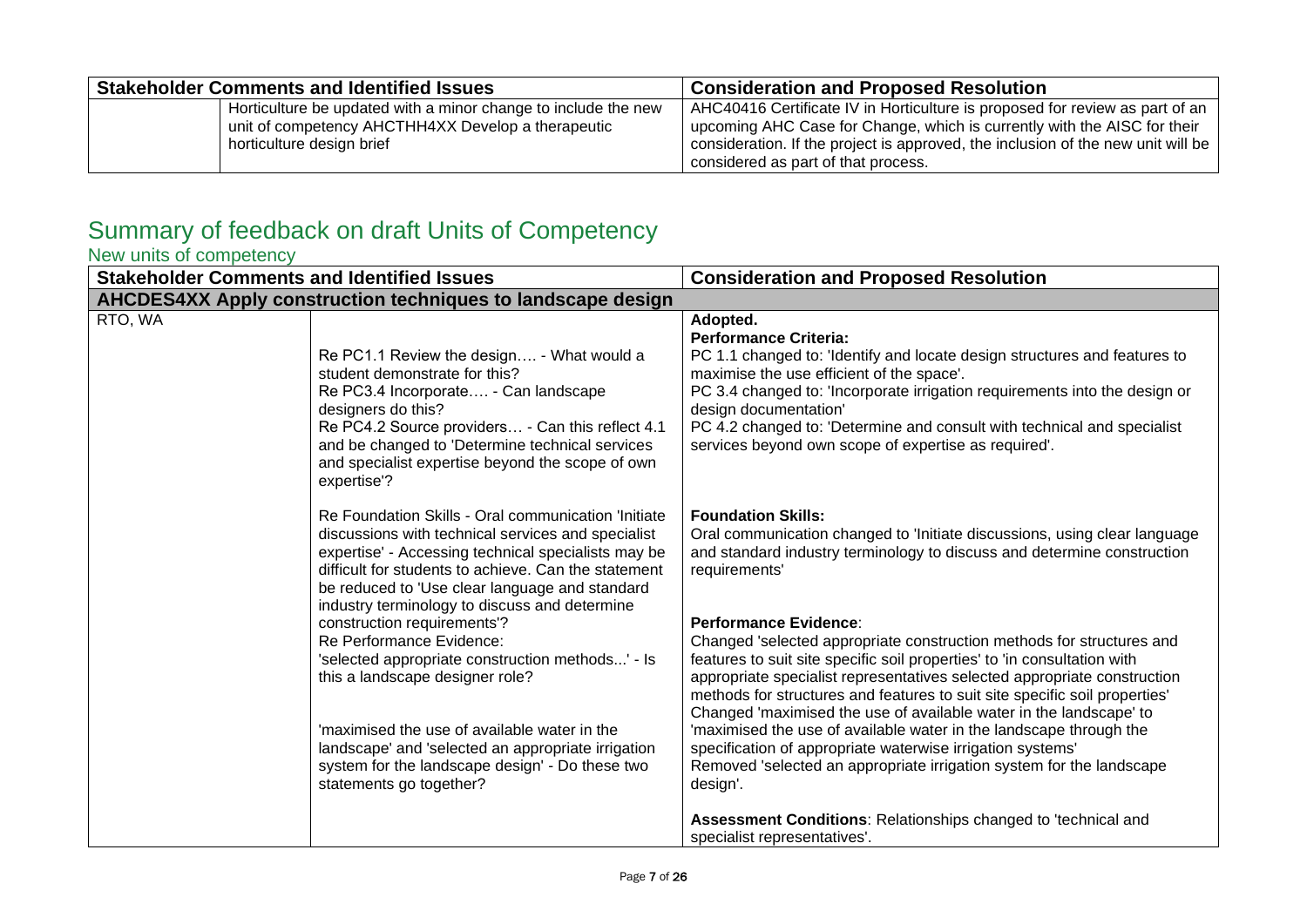| <b>Stakeholder Comments and Identified Issues</b> |                                                                                                                                                                                                                                                                                                                                                                                                                                                                                                                                                                                                                                                                                                                                                                                                                                                                                                                                                                                                                                                                                                                                                                                                                                                                                                                                                                                                                                      | <b>Consideration and Proposed Resolution</b>                                                                                                                                                                                                                                                                                                                                                                                                                                                                                                                                                                       |
|---------------------------------------------------|--------------------------------------------------------------------------------------------------------------------------------------------------------------------------------------------------------------------------------------------------------------------------------------------------------------------------------------------------------------------------------------------------------------------------------------------------------------------------------------------------------------------------------------------------------------------------------------------------------------------------------------------------------------------------------------------------------------------------------------------------------------------------------------------------------------------------------------------------------------------------------------------------------------------------------------------------------------------------------------------------------------------------------------------------------------------------------------------------------------------------------------------------------------------------------------------------------------------------------------------------------------------------------------------------------------------------------------------------------------------------------------------------------------------------------------|--------------------------------------------------------------------------------------------------------------------------------------------------------------------------------------------------------------------------------------------------------------------------------------------------------------------------------------------------------------------------------------------------------------------------------------------------------------------------------------------------------------------------------------------------------------------------------------------------------------------|
|                                                   | Re Assessment Conditions - 'relationships:<br>technical services and specialist expertise' - Is<br>access to these people required? Would 'specialist<br>support' suffice?                                                                                                                                                                                                                                                                                                                                                                                                                                                                                                                                                                                                                                                                                                                                                                                                                                                                                                                                                                                                                                                                                                                                                                                                                                                           |                                                                                                                                                                                                                                                                                                                                                                                                                                                                                                                                                                                                                    |
| RTO, WA                                           | Re PC1.1 Review the design - This does not<br>make sense to me. Please clarify what you mean<br>by this? Confirm what structures and features are<br>required to fulfil the design brief? Or consider how<br>the site layout/space could be best utilised?<br>Re PC3.4 - Change to 'Incorporate irrigation<br>requirements into the design or design<br>documentation', as this criterion is usually included<br>by the designer in their specifications. Designers do<br>not draft irrigation plans. I would also like to see<br>something along the lines of selecting/specifying a<br>suitably trained/certified 'waterwise' irrigation<br>contractor to carryout reticulation works.<br>Re PC4.2 - Change to 'Source providers of<br>technical services and specialised expertise to<br>consult with as required'. It needs to be made clear<br>learners are seeking specialists to consult with and<br>seek advice.<br>Re Foundation Skills - Oral Communication -<br>Initiate discussions - Is the expectation that<br>students will need to liaise with industry specialists,<br>or can this be changed to 'appropriate<br>representatives' to allow the lecturer/assessor to<br>act in this role? The current demand on our<br>landscaping industry means that specialist (other<br>than Lecturers) are usually too busy to assist. If<br>Lecturers are unable to act in this role it makes it<br>very difficult to deliver. | Adopted.<br><b>Performance Criteria:</b><br>PC 1.1 changed to: 'Identify and locate design structures and features to<br>maximise the use efficient of the space'.<br>PC 3.4 changed to: 'Incorporate irrigation requirements into the design or<br>design documentation'<br>PC 4.2 changed to: 'Determine and consult with technical and specialist<br>services beyond own scope of expertise as required'.<br><b>Foundation Skills:</b><br>Oral communication changed to 'Initiate discussions, using clear language<br>and standard industry terminology to discuss and determine construction<br>requirements' |
|                                                   | Re Performance Evidence:<br>- on at least one occasion - Excellent - for this<br>unit to be deliverable it needs to remain as 'at least<br>one occasion' - no more.<br>- selected appropriate construction - Change to<br>'In consultation with specialists, selected                                                                                                                                                                                                                                                                                                                                                                                                                                                                                                                                                                                                                                                                                                                                                                                                                                                                                                                                                                                                                                                                                                                                                                | <b>Performance Evidence:</b><br>Changed 'selected appropriate construction methods for structures and<br>features to suit site specific soil properties' to 'in consultation with<br>appropriate specialist representatives selected appropriate construction<br>methods for structures and features to suit site specific soil properties'                                                                                                                                                                                                                                                                        |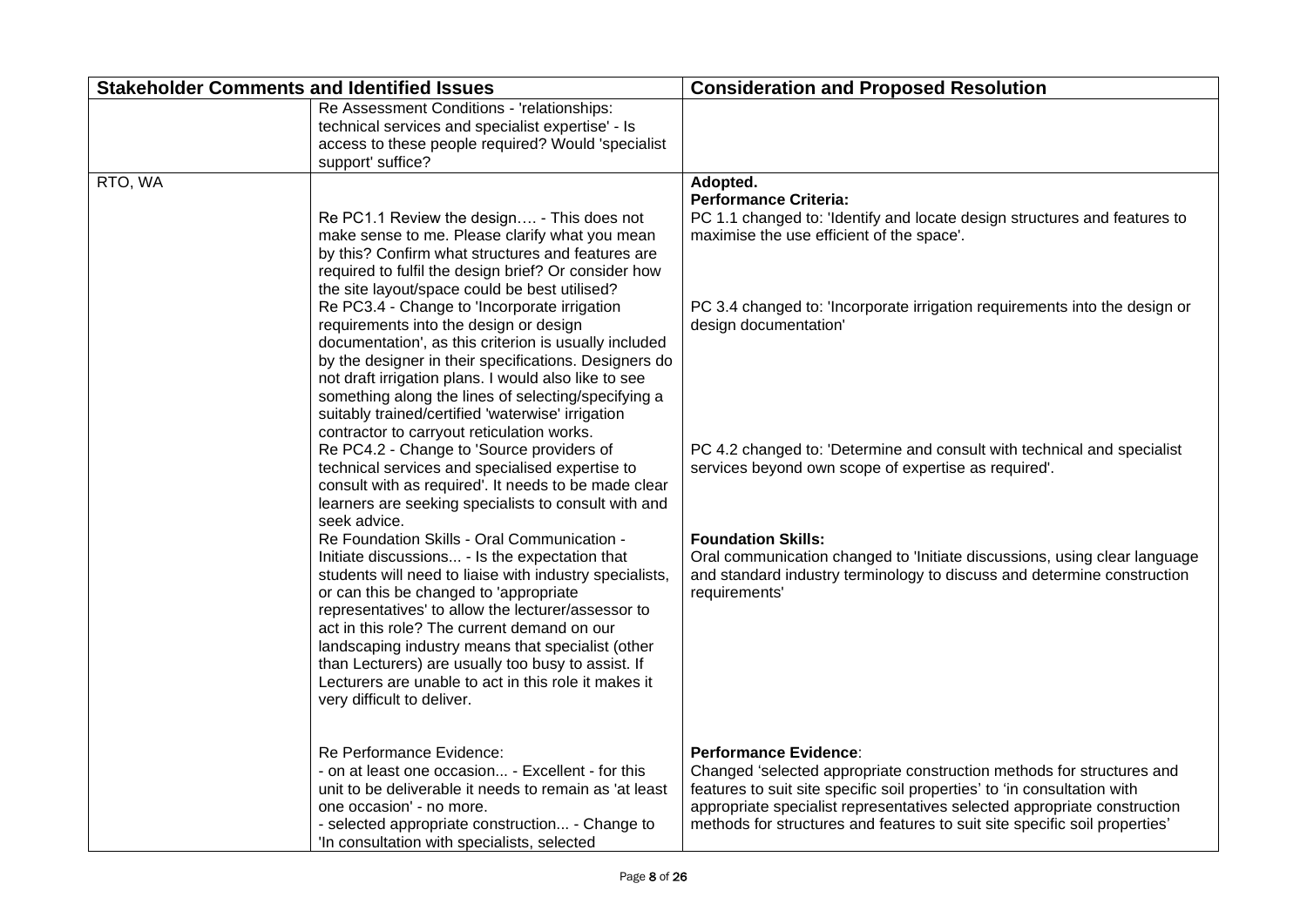| <b>Stakeholder Comments and Identified Issues</b> |                                                                                                                                                                                                                                                                                                                                                                             | <b>Consideration and Proposed Resolution</b>                                                                                                                                                           |
|---------------------------------------------------|-----------------------------------------------------------------------------------------------------------------------------------------------------------------------------------------------------------------------------------------------------------------------------------------------------------------------------------------------------------------------------|--------------------------------------------------------------------------------------------------------------------------------------------------------------------------------------------------------|
|                                                   | appropriate construction methods for structures<br>and features to suit site specific soil properties.'<br>This is not something that designers should be<br>doing on their own and must be based on advice                                                                                                                                                                 | Changed 'maximised the use of available water in the landscape' to<br>'maximised the use of available water in the landscape through the<br>specification of appropriate waterwise irrigation systems' |
|                                                   | received from landscape trades people, product<br>manufacturers and other landscape construction<br>experts.<br>- 'maximised the use of' and 'selected an<br>appropriate irrigation' - Change to 'maximised the<br>use of available water in the landscape through the<br>specification of appropriate waterwise irrigation                                                 | Removed 'selected an appropriate irrigation system for the landscape<br>design'.                                                                                                                       |
|                                                   | systems?' This would address the criteria in one.<br>Re Knowledge Evidence:<br>- plant water requirements - Change to 'Purpose                                                                                                                                                                                                                                              | Knowledge Evidence: Added 'purpose and application of hydro zoning'<br>Kept 'plant water requirements'.                                                                                                |
|                                                   | and application of hydro zoning'.                                                                                                                                                                                                                                                                                                                                           | Assessment Conditions: Relationships changed to 'technical and<br>specialist representatives'.                                                                                                         |
| RTO, VIC                                          | Re Application:<br>All work is carried out to comply with workplace<br>procedures, health and safety in the workplace<br>requirements, legislative and regulatory<br>requirements, and sustainability and biosecurity<br>practices.<br>Comment: How does this statement apply when<br>none of these are required KE or are they acting<br>like KE items. Not in PCs or PEs. | Adopted.<br>Application: Third paragraph, removed in toto.                                                                                                                                             |
|                                                   | AHCDES4XX Apply sustainability principles to landscape design                                                                                                                                                                                                                                                                                                               |                                                                                                                                                                                                        |
| RTO, WA                                           | Re Application: 'and biosecurity practices' – Is<br>biosecurity needed in this unit?<br>Re PC2.3 'Apply' alternative - Should this be<br>'Identify' as it is part of this element 'evaluation'?                                                                                                                                                                             | Adopted.<br>Application: Removed 'and biosecurity'.<br><b>Performance Criteria:</b><br>PC 2.3 changed to: 'Identify alternative design strategies to improve<br>sustainability outcomes'.              |
|                                                   | Performance Evidence - applied relevant 'and<br>biosecurity' legislation - Is biosecurity needed in                                                                                                                                                                                                                                                                         | Performance Evidence: Removed 'and biosecurity'.                                                                                                                                                       |
|                                                   | this unit?<br>Knowledge Evidence - workplace health''and                                                                                                                                                                                                                                                                                                                    | Knowledge Evidence: Removed 'and biosecurity'.                                                                                                                                                         |
|                                                   | biosecurity' legislation - Is biosecurity needed here?<br>Assessment Conditions - workplace health and<br>biosecurity legislation - Is biosecurity needed for<br>this unit?                                                                                                                                                                                                 | Assessment Conditions: Removed 'and biosecurity'.                                                                                                                                                      |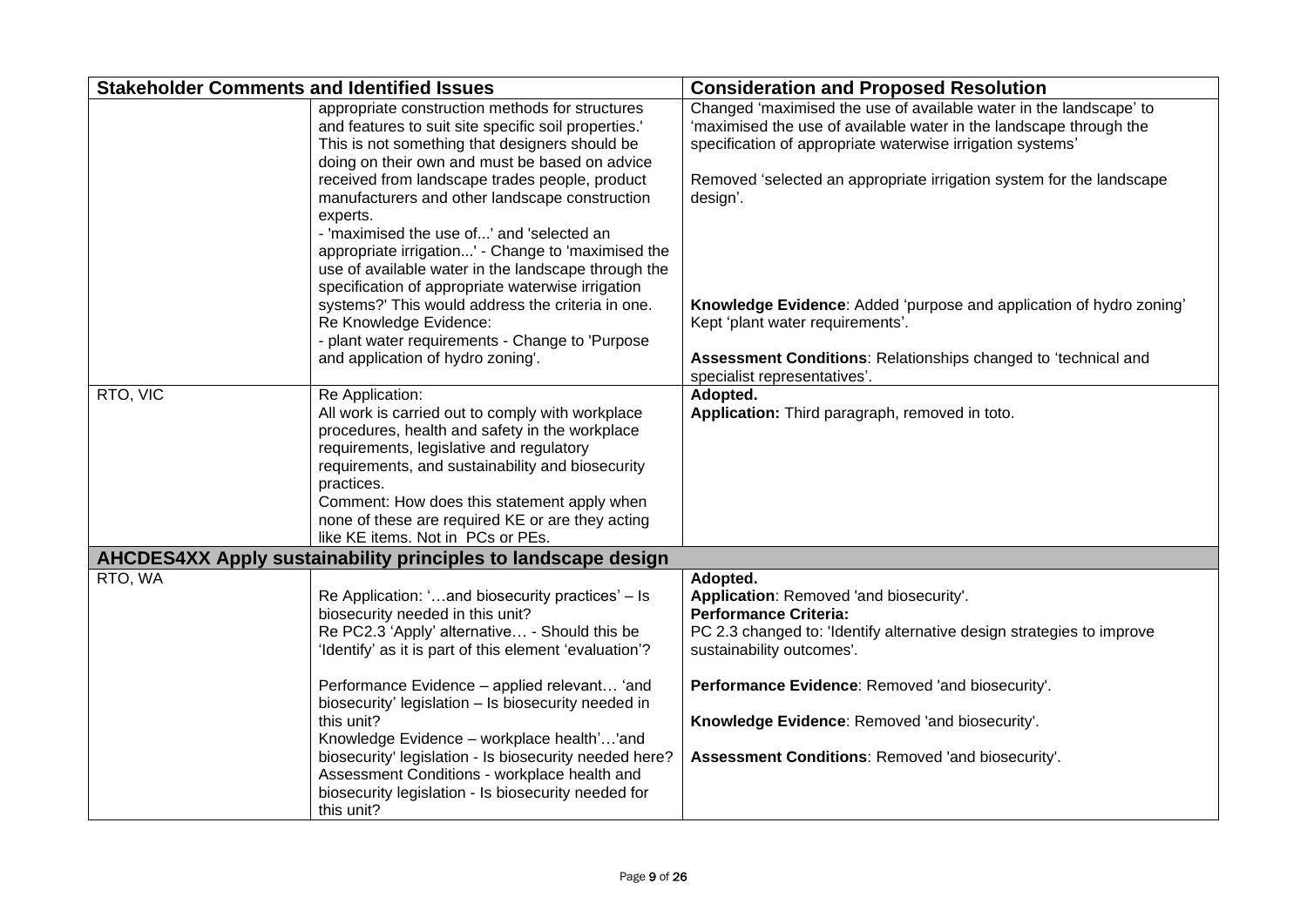| <b>Stakeholder Comments and Identified Issues</b>              |                                                       | <b>Consideration and Proposed Resolution</b>                             |
|----------------------------------------------------------------|-------------------------------------------------------|--------------------------------------------------------------------------|
| RTO, WA                                                        |                                                       | Adopted.                                                                 |
| Re PC2.2 to assess sustainable outcomes' -                     |                                                       | <b>Performance Criteria:</b>                                             |
| Suggest change to 'Use sustainability criteria to              |                                                       | PC 2.2 changed to: 'Use sustainability criteria to assess design         |
| audit the sustainability for the design'.                      |                                                       | sustainability'.                                                         |
| Re PC2.3 Apply  - Change to identify (instead of               |                                                       | PC 2.3 changed to: 'Identify alternative design strategies to improve    |
| applying). Application happens in PC 3.4 after key             |                                                       | sustainability outcomes'.                                                |
| stakeholder consultation and feedback.                         |                                                       |                                                                          |
| Re Performance Evidence:                                       |                                                       | Performance Evidence: Removed 'and biosecurity'.                         |
| - on at least one occasion - Excellent - please                |                                                       |                                                                          |
| leave as 'on at least one occasion' to ensure that             |                                                       |                                                                          |
| the unit is deliverable.                                       |                                                       |                                                                          |
| -  and biosecurity - Remove 'and biosecurity'                  |                                                       |                                                                          |
| Re Knowledge Evidence:                                         |                                                       | Knowledge Evidence: Removed 'and biosecurity'.                           |
| - workplace health and biosecurity - Remove                    |                                                       |                                                                          |
|                                                                | 'and biosecurity' - this is covered by environmental. |                                                                          |
| Re Assessment Conditions:                                      |                                                       | Assessment Conditions: Removed 'and biosecurity'.                        |
| -  and biosecurity - Remove 'and biosecurity'                  |                                                       |                                                                          |
| RTO, VIC<br>Overall, the unit is very light on in terms of the |                                                       | Adopted.                                                                 |
| underpinning knowledge required to apply                       |                                                       | Knowledge Evidence: Added 'cradle-to-cradle design, including life cycle |
| sustainability principles. Knowledge evidence                  |                                                       | mapping and assessment'.                                                 |
| mentions the pillars of sustainability, systems                |                                                       |                                                                          |
| thinking and alternative design, but these appears             |                                                       |                                                                          |
| as blanket statements with no real meaning, as                 |                                                       |                                                                          |
| they are decontextualized from the field of study              |                                                       |                                                                          |
| (very similar to other units of competency on TGA              |                                                       |                                                                          |
| with similar outcomes).                                        |                                                       |                                                                          |
| Systems thinking and cradle-to-cradle design                   |                                                       |                                                                          |
| approach (life cycle mapping and assessment)                   |                                                       |                                                                          |
| provide an opportunity to make a real difference in            |                                                       |                                                                          |
| how designers approach landscapes. The unit                    |                                                       |                                                                          |
| appears to underestimate the types of knowledge                |                                                       |                                                                          |
| required to develop skilled behaviour in this area,            |                                                       |                                                                          |
| primarily focusing on procedural aspects (often                |                                                       |                                                                          |
| easier to measure than other forms of knowledge).              |                                                       |                                                                          |
| RTO, VIC<br>Re Knowledge Evidence:                             |                                                       | Adopted.                                                                 |
| ' environmental, ecological, economic' - Too                   |                                                       | <b>Knowledge Evidence:</b>                                               |
| summarised.                                                    |                                                       | Changed 'environmental, ecological, economic and social resources        |
| ' legislation, standards, polices and' - Too                   |                                                       | commonly related to sustainable design' to 'environmental, ecological,   |
| broad                                                          |                                                       | economic and social resources relevant to sustainable design'            |
|                                                                |                                                       | Removed 'legislation, standards, policies and procedures that commonly   |
|                                                                |                                                       | impact on sustainable landscape design'                                  |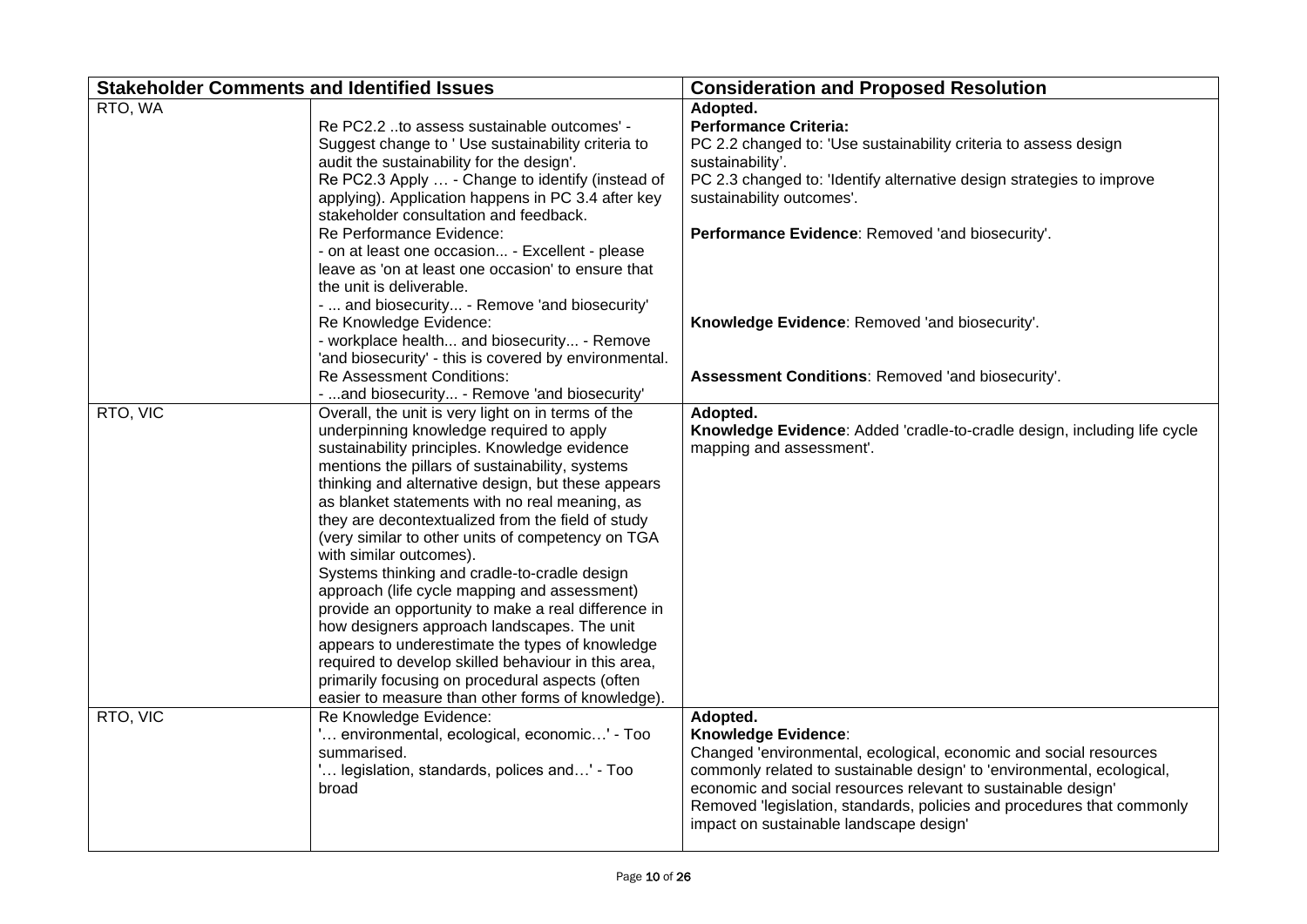| <b>Stakeholder Comments and Identified Issues</b> |                                                                                                                                                                                                                                                                                                                                                                                                                                                                                                                                                                                                                                                                                                                                                                                                                                                                                                                                                                                                                                                                                                                                                                                                                                                                                                                                                                           | <b>Consideration and Proposed Resolution</b>                                                                                                                                                                                                                                                                                                                                                                                                                                                                                                                                                                                                                                                                                                                                                                                                                                                                                                                                                                                                                                                                                                                                                                                                                                                                                        |
|---------------------------------------------------|---------------------------------------------------------------------------------------------------------------------------------------------------------------------------------------------------------------------------------------------------------------------------------------------------------------------------------------------------------------------------------------------------------------------------------------------------------------------------------------------------------------------------------------------------------------------------------------------------------------------------------------------------------------------------------------------------------------------------------------------------------------------------------------------------------------------------------------------------------------------------------------------------------------------------------------------------------------------------------------------------------------------------------------------------------------------------------------------------------------------------------------------------------------------------------------------------------------------------------------------------------------------------------------------------------------------------------------------------------------------------|-------------------------------------------------------------------------------------------------------------------------------------------------------------------------------------------------------------------------------------------------------------------------------------------------------------------------------------------------------------------------------------------------------------------------------------------------------------------------------------------------------------------------------------------------------------------------------------------------------------------------------------------------------------------------------------------------------------------------------------------------------------------------------------------------------------------------------------------------------------------------------------------------------------------------------------------------------------------------------------------------------------------------------------------------------------------------------------------------------------------------------------------------------------------------------------------------------------------------------------------------------------------------------------------------------------------------------------|
| RTO, VIC                                          | In the case of VU21968 - Apply the principles of<br>sustainability, I believe that it is essential that the<br>problems we are facing with a changing climate are<br>addressed by designers in all fields including the<br>designing of natural and built landscapes. In a<br>design sense the future we imagine can only be<br>"future proofed" by designing for sustainability. This<br>is the case for all design disciplines as<br>sustainability starts with design. We need to<br>design sustainably to ensure the natural and built<br>landscape:<br>• Preserves, improves and protects existing water<br>catchments<br>• Harvests water if appropriate<br>• Minimises the depletion of materials and<br>resources<br>• Minimises the use of energy<br>• Minimises land degradation<br>• Attaches value to and preserves in-situ soils<br>• Designs for carbon sequestration<br>• Selects plants that are appropriate to, contribute<br>to and enhance the future environment<br>• Maintains biodiversity through healthy<br>ecosystems<br>• Designs for habitat<br>• Improves the wellbeing of humankind and all<br>living organisms<br>• Minimises waste<br>I believe that at this time it is imperative that these<br>principles be instilled in our future design<br>practitioners and as such this unit of competency<br>should be considered as a core unit. | Adopted.<br>Knowledge Evidence:<br>Changed 'environmental, ecological, economic and social resources<br>commonly related to sustainable design' to 'environmental, ecological,<br>economic and social resources relevant to sustainable design'<br>Removed 'legislation, standards, policies and procedures that commonly<br>impact on sustainable landscape design'<br>Added 'cradle-to-cradle design, including life cycle mapping and<br>assessment'<br>Added 'sustainable design principles, including ensuring that natural and<br>built landscape:<br>• preserves, improves and protects existing water catchments<br>• harvests water if appropriate<br>• minimises the depletion of materials and resources<br>• minimises the use of energy<br>· minimises land degradation<br>• attaches value to and preserves in-situ soils<br>• allows for carbon sequestration<br>• uses plants that contribute to and enhance the future environment<br>• maintains biodiversity through healthy ecosystems<br>• designs for habitat<br>• improves the wellbeing of humankind and all living organisms<br>• minimises waste.<br>Comments: The project team will seek SMEWG advice/feedback RE,<br>inclusion of the following unit in the core of the qualification:<br>AHCDES4XX Apply sustainability principles to landscape design |
| <b>AHCDES4XX Develop landscape designs</b>        |                                                                                                                                                                                                                                                                                                                                                                                                                                                                                                                                                                                                                                                                                                                                                                                                                                                                                                                                                                                                                                                                                                                                                                                                                                                                                                                                                                           |                                                                                                                                                                                                                                                                                                                                                                                                                                                                                                                                                                                                                                                                                                                                                                                                                                                                                                                                                                                                                                                                                                                                                                                                                                                                                                                                     |
| RTO, WA<br>#720A                                  | Re Applications': 'and biosecurity practices' - Are<br>biosecurity considerations needed for this unit?<br>Re PC2.3 Analyse - should this be Identify?                                                                                                                                                                                                                                                                                                                                                                                                                                                                                                                                                                                                                                                                                                                                                                                                                                                                                                                                                                                                                                                                                                                                                                                                                    | Adopted.<br>Thank you for your feedback. Based on SMEWG advice, the following<br>changes were made to the unit content:<br>Application: Removed 'and biosecurity'.<br><b>Performance Criteria:</b>                                                                                                                                                                                                                                                                                                                                                                                                                                                                                                                                                                                                                                                                                                                                                                                                                                                                                                                                                                                                                                                                                                                                  |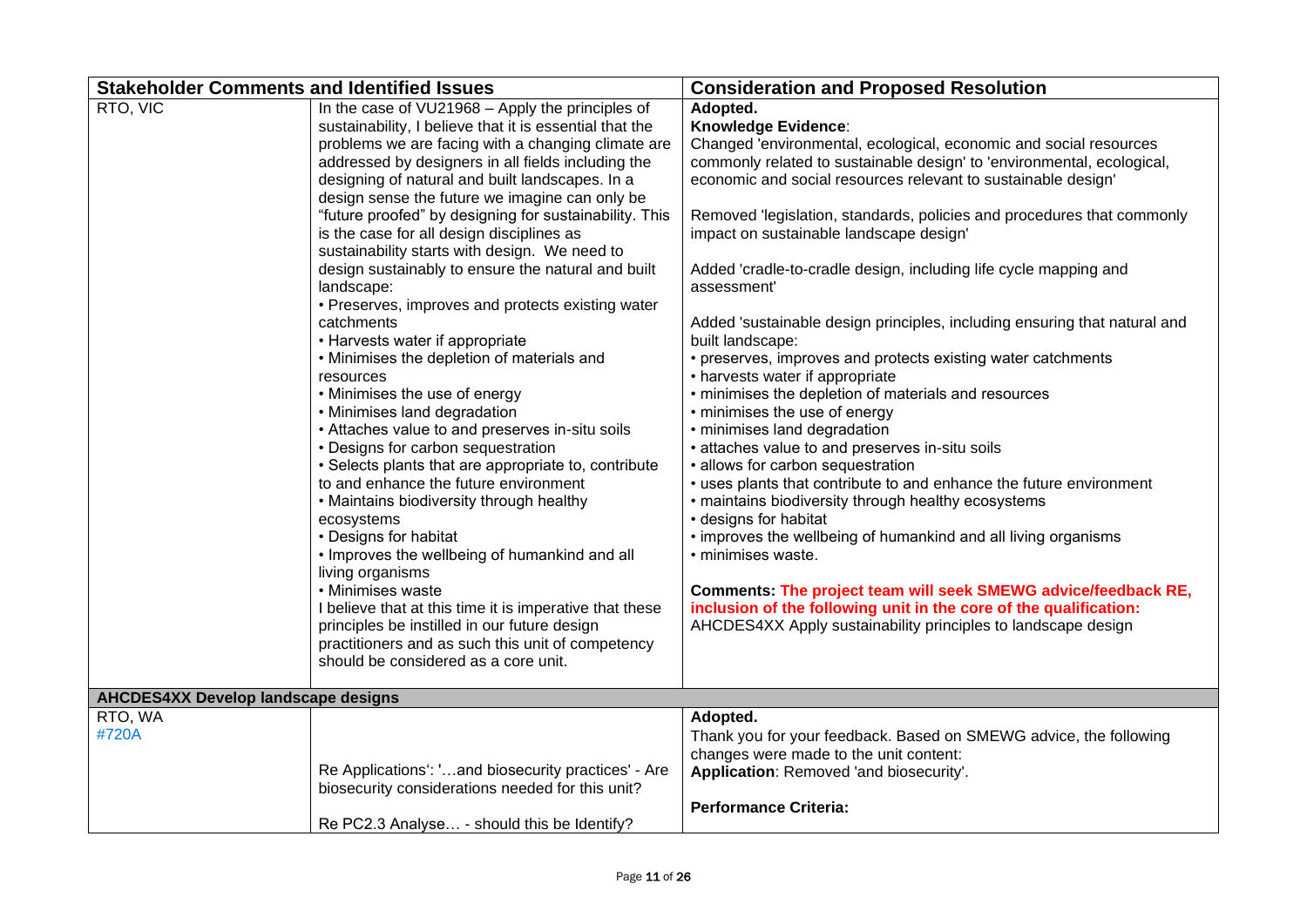| <b>Stakeholder Comments and Identified Issues</b> |                                                                                                                                                                                                                                                                                                                                                                                                                                                                                                                                                                                                                                                            | <b>Consideration and Proposed Resolution</b>                                                                                                                                                                                                                                                                                                                                                                                                                                                                                                                                                                                                                                      |
|---------------------------------------------------|------------------------------------------------------------------------------------------------------------------------------------------------------------------------------------------------------------------------------------------------------------------------------------------------------------------------------------------------------------------------------------------------------------------------------------------------------------------------------------------------------------------------------------------------------------------------------------------------------------------------------------------------------------|-----------------------------------------------------------------------------------------------------------------------------------------------------------------------------------------------------------------------------------------------------------------------------------------------------------------------------------------------------------------------------------------------------------------------------------------------------------------------------------------------------------------------------------------------------------------------------------------------------------------------------------------------------------------------------------|
|                                                   | Re PC2.4 Analyse - How to students<br>demonstrate this? Can this be changed to<br>'Identify'?<br>Re PC4.3 Reviewconcept, timelines and budget<br>- Are timelines needed?<br>Re PC5.4 Review the final design- review with<br>client or supervisor?                                                                                                                                                                                                                                                                                                                                                                                                         | PC 2.3 changed to: 'Identify and record soil conditions, topography, aspect,<br>existing and local endemic vegetation, neighbouring elements, levels and<br>climatic factors that may impact the design'<br>PC 2.4 changed to: 'Identify the impact of local council, legislative and<br>regulatory requirements on the design'<br>PC 4.3 changed to: 'Review the use of lighting to ensure it is consistent<br>with the design concept and budget'<br>PC 5.4 changed to: 'Review the final design in consultation with client to<br>ensure all requirements have been addressed'<br>Added new PC 5.5: 'Submit completed landscape design to client within<br>agreed timeframes'. |
|                                                   | Re Performance Evidence-e - applied<br>relevantand biosecurity legislation - Is<br>biosecurity needed for this unit?                                                                                                                                                                                                                                                                                                                                                                                                                                                                                                                                       | <b>Performance Evidence:</b><br>Removed 'and biosecurity'.                                                                                                                                                                                                                                                                                                                                                                                                                                                                                                                                                                                                                        |
|                                                   | Re Knowledge Evidence;<br>- principles and - interpreting client budget and<br>design requirements - How would a student's<br>knowledge of this be demonstrated? Should this be<br>in Performance Evidence?<br>- botany, plant physiologyplant identification -<br>This is very large content and is difficult to address<br>as part of audit and validation reviews. How much<br>of this knowledge is needed for this unit? Can this<br>please be reviewed and streamlined to align with<br>the unit content?<br>- design principles - unit - Is this unity?<br>- workplace healthand biosecurity legislation -<br>See previous content about biosecurity | <b>Knowledge Evidence:</b><br>Removed 'interpreting client budget and design requirements'<br>Changed 'landscape design costing and budgeting principles' to 'landscape<br>design costing and budgeting practices'<br>Removed 'botany, plant physiology, taxonomy and nomenclature relevant<br>to landscape design'<br>Removed design principles relevant to landscape design - sub-bullet points<br>in toto<br>Removed 'and biosecurity'.                                                                                                                                                                                                                                        |
|                                                   | Assessment Conditions - specifications - Australia<br>standards - Typo - should be Australian                                                                                                                                                                                                                                                                                                                                                                                                                                                                                                                                                              | <b>Assessment Conditions:</b><br>Changed 'Australia' to 'Australian'<br>Removed 'and biosecurity'.                                                                                                                                                                                                                                                                                                                                                                                                                                                                                                                                                                                |
| RTO, WA<br>#720                                   | Re PC2.4 - Replace 'analyse' with 'identify and<br>document'.<br>Re PC3.2 - Change to 'develop a concept plan<br>that'.<br>Re PC4.3 - Remove timelines - this is unnecessary<br>for lighting requirements.<br>Add new PC5.5 - Add 5.5 Submit completed<br>landscape design to client within agreed<br>timeframes                                                                                                                                                                                                                                                                                                                                           | Adopted.<br>Thank you for your feedback. Based on SMEWG advice, the following<br>changes were made to the unit content:<br>Application: Removed 'and biosecurity'.<br><b>Performance Criteria:</b><br>PC 2.3 changed to: 'Identify and record soil conditions, topography, aspect,<br>existing and local endemic vegetation, neighbouring elements, levels and<br>climatic factors that may impact the design'                                                                                                                                                                                                                                                                    |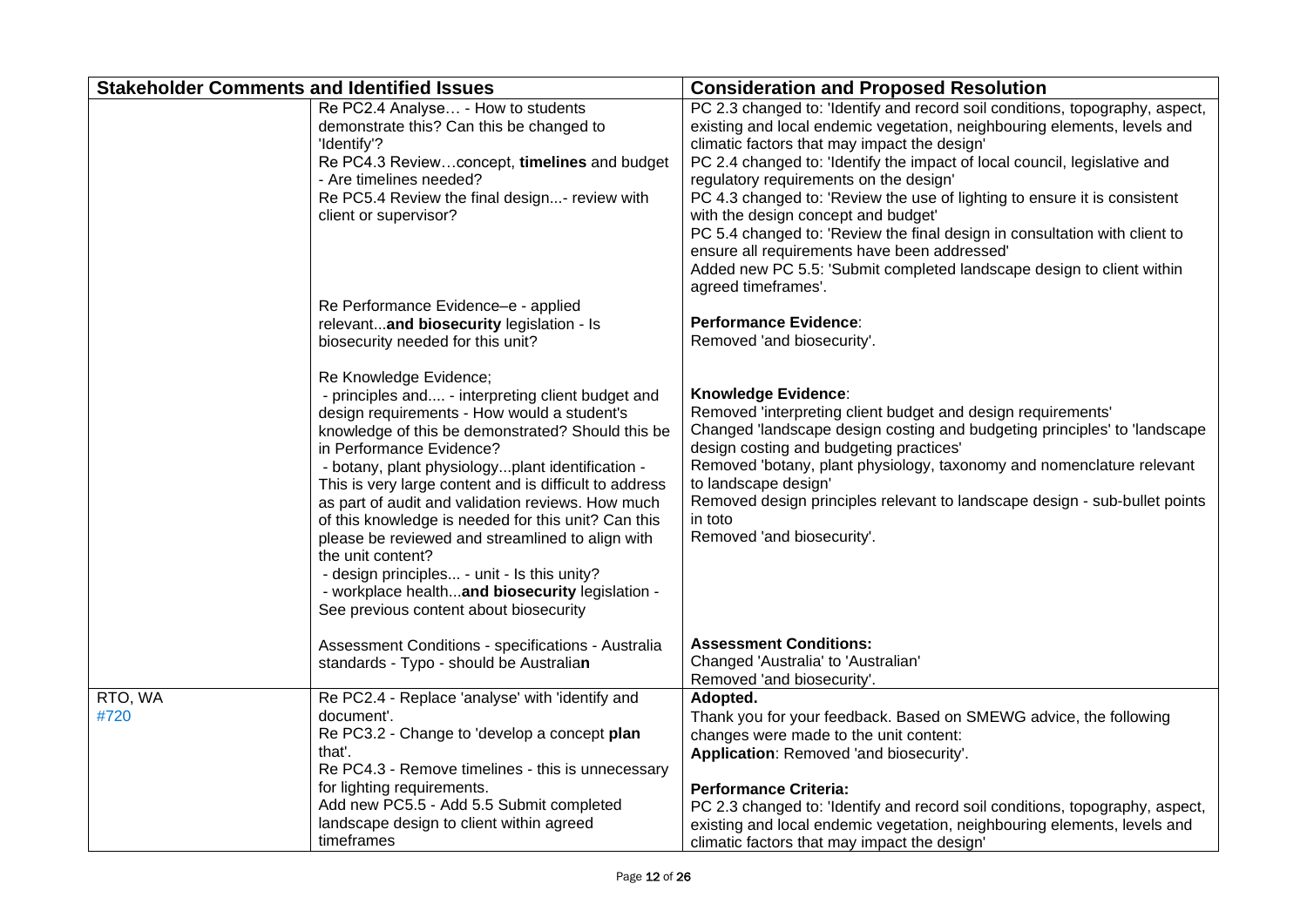| <b>Stakeholder Comments and Identified Issues</b>                                                                                                                                                                                                                                                                                                                                                                                                                                                                                                                                                                                                                                                                                                                                                                                                                                                                                                                                                           | <b>Consideration and Proposed Resolution</b>                                                                                                                                                                                                                                                                                                                                                                                                                          |
|-------------------------------------------------------------------------------------------------------------------------------------------------------------------------------------------------------------------------------------------------------------------------------------------------------------------------------------------------------------------------------------------------------------------------------------------------------------------------------------------------------------------------------------------------------------------------------------------------------------------------------------------------------------------------------------------------------------------------------------------------------------------------------------------------------------------------------------------------------------------------------------------------------------------------------------------------------------------------------------------------------------|-----------------------------------------------------------------------------------------------------------------------------------------------------------------------------------------------------------------------------------------------------------------------------------------------------------------------------------------------------------------------------------------------------------------------------------------------------------------------|
|                                                                                                                                                                                                                                                                                                                                                                                                                                                                                                                                                                                                                                                                                                                                                                                                                                                                                                                                                                                                             | PC 2.4 changed to: 'Identify the impact of local council, legislative and<br>regulatory requirements on the design'<br>PC 4.3 changed to: 'Review the use of lighting to ensure it is consistent<br>with the design concept and budget'<br>PC 5.4 changed to: 'Review the final design in consultation with client to<br>ensure all requirements have been addressed'<br>Added new PC 5.5: 'Submit completed landscape design to client within<br>agreed timeframes'. |
| Re Performance Evidence:<br>-  at least one occasion - Excellent - for this unit<br>to be deliverable it needs to remain as 'at least one<br>occasion' - no more.<br>-  and biosecurity - Remove 'and biosecurity' -<br>environmental legislation covers this sufficiently.<br>- researched, interpreted, and applied - Replace<br>with 'researched, identified and documented'.                                                                                                                                                                                                                                                                                                                                                                                                                                                                                                                                                                                                                            | <b>Performance Evidence:</b><br>Removed 'and biosecurity'.                                                                                                                                                                                                                                                                                                                                                                                                            |
| Re Knowledge Evidence:<br>-  interpreting client budget and - Remove<br>'budget and'. The budget does not require<br>interpretation. How does this factor into knowledge<br>evidence - it is performance evidence only?<br>- landscape design principles - Replace<br>'principles' with 'practices'<br>- botany, plant physiology - REMOVE - This must<br>be removed for the unit to be deliverable. Botany,<br>plant physiology, taxonomy and nomenclature are<br>units in themselves and should not simple be<br>'slotted in' to the knowledge evidence of a drafting<br>unit.<br>- design principles - 'unit should be unity and<br>Remove list of design principles. This way the<br>descriptive wording can be contextualised. There is<br>no 'set list' of design principles and elements'<br>although these are the most common it changes<br>from region to region. This way the descriptive<br>wording can be contextualised.<br>- workplace health and biosecurity - Remove 'and<br>biosecurity'. | <b>Knowledge Evidence:</b><br>Removed 'interpreting client budget and design requirements'<br>Changed 'landscape design costing and budgeting principles' to 'landscape<br>design costing and budgeting practices'<br>Removed 'botany, plant physiology, taxonomy and nomenclature relevant<br>to landscape design'<br>Removed design principles relevant to landscape design - sub-bullet points<br>in toto<br>Removed 'and biosecurity'.                            |
| <b>Re Assessment Conditions:</b>                                                                                                                                                                                                                                                                                                                                                                                                                                                                                                                                                                                                                                                                                                                                                                                                                                                                                                                                                                            | <b>Assessment Conditions:</b><br>Changed 'Australia' to 'Australian'                                                                                                                                                                                                                                                                                                                                                                                                  |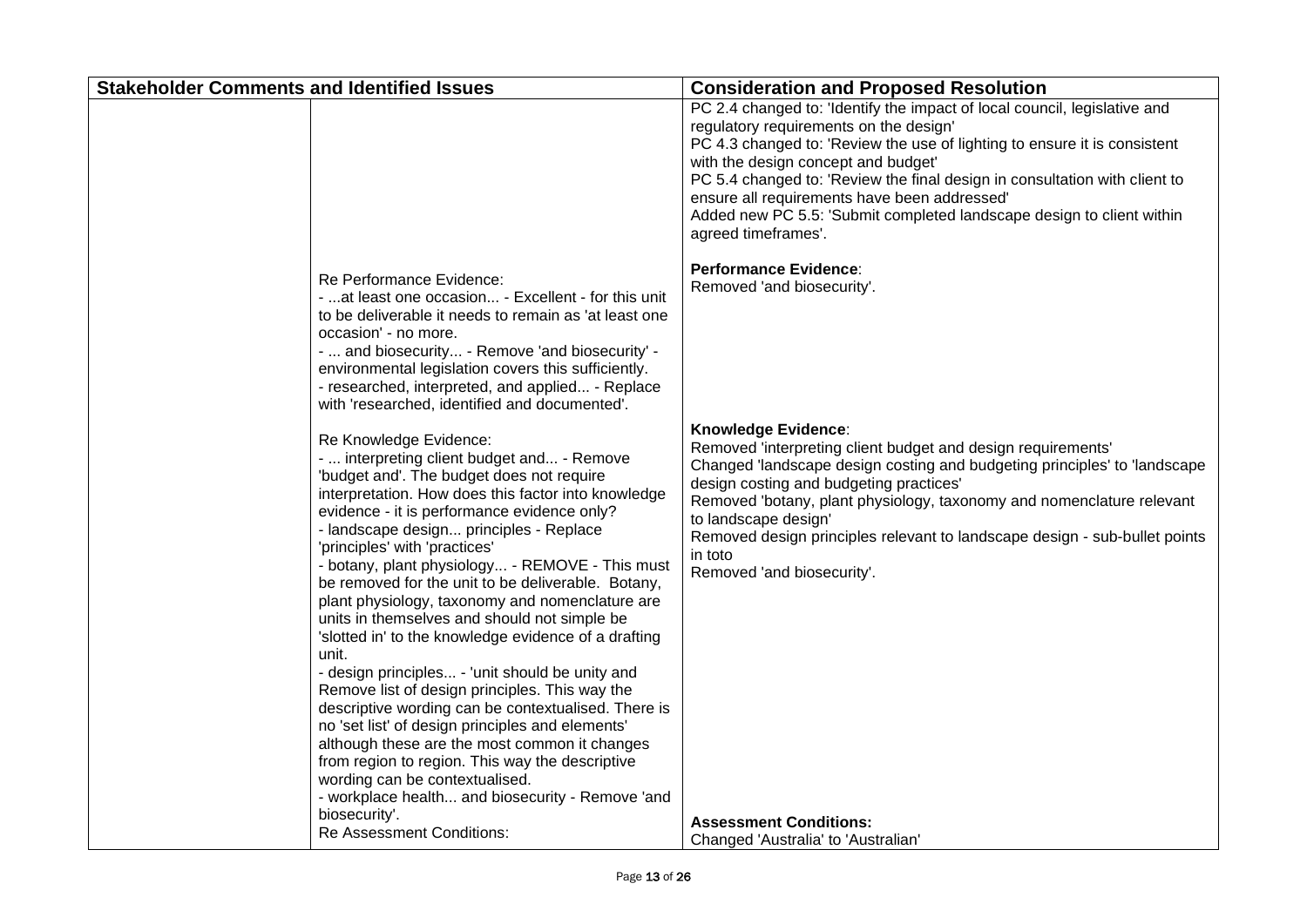| <b>Stakeholder Comments and Identified Issues</b> |                                                                                                                                                                                                                                                                                                                                                                                                                                                                                                                                                                                                                                                                                                                                                                                                                                                                                                                                                                                                                                                                                                                                                                                                                                                                                                                                                                                                                                                                                                                                                                                                                                                                                                                                                                                        | <b>Consideration and Proposed Resolution</b>                                                                                                                                                                                                                                                                                                                                                                                                                                                                                                                                                                                                                                                                                                                                                                                                                                                                                                                                                                                                                                                                                                                                                                                                                                                                                                                                                                                                                                                                                                                                                                                                                                                                                                                                                                     |
|---------------------------------------------------|----------------------------------------------------------------------------------------------------------------------------------------------------------------------------------------------------------------------------------------------------------------------------------------------------------------------------------------------------------------------------------------------------------------------------------------------------------------------------------------------------------------------------------------------------------------------------------------------------------------------------------------------------------------------------------------------------------------------------------------------------------------------------------------------------------------------------------------------------------------------------------------------------------------------------------------------------------------------------------------------------------------------------------------------------------------------------------------------------------------------------------------------------------------------------------------------------------------------------------------------------------------------------------------------------------------------------------------------------------------------------------------------------------------------------------------------------------------------------------------------------------------------------------------------------------------------------------------------------------------------------------------------------------------------------------------------------------------------------------------------------------------------------------------|------------------------------------------------------------------------------------------------------------------------------------------------------------------------------------------------------------------------------------------------------------------------------------------------------------------------------------------------------------------------------------------------------------------------------------------------------------------------------------------------------------------------------------------------------------------------------------------------------------------------------------------------------------------------------------------------------------------------------------------------------------------------------------------------------------------------------------------------------------------------------------------------------------------------------------------------------------------------------------------------------------------------------------------------------------------------------------------------------------------------------------------------------------------------------------------------------------------------------------------------------------------------------------------------------------------------------------------------------------------------------------------------------------------------------------------------------------------------------------------------------------------------------------------------------------------------------------------------------------------------------------------------------------------------------------------------------------------------------------------------------------------------------------------------------------------|
|                                                   | - Austalia standards - Typo - Do you mean<br>Australian Standards?<br>-workplace health - Remove 'and biosecurity'.                                                                                                                                                                                                                                                                                                                                                                                                                                                                                                                                                                                                                                                                                                                                                                                                                                                                                                                                                                                                                                                                                                                                                                                                                                                                                                                                                                                                                                                                                                                                                                                                                                                                    | Removed 'and biosecurity'.                                                                                                                                                                                                                                                                                                                                                                                                                                                                                                                                                                                                                                                                                                                                                                                                                                                                                                                                                                                                                                                                                                                                                                                                                                                                                                                                                                                                                                                                                                                                                                                                                                                                                                                                                                                       |
| RTO, WA<br>#720                                   | Re Element 2 - Disagreed with #1517 that<br>"drainage is a very important aspect I would like to<br>see mentioned here" - This is covered in the<br>sustainability unit. Keep this separate please to<br>ensure that the unit does not double-up with others<br>or become overloaded making it undeliverable.<br>Sustainability can also be incorporated into the<br>design brief given to students to contextualize this if<br>required.<br>Remove reference to 'and biosecurity' throughout<br>unit - not applicable<br>Re Knowledge Evidence - botany, plant<br>physiology - REMOVE - This must be removed<br>for the unit to be deliverable. Plant identification is<br>a unit in itself and should not simply be 'slotted in'<br>to the knowledge evidence of a drafting unit.<br>Re PC4.3 - Remove timelines - this is unnecessary<br>for lighting requirements. It take very little time in<br>the grand picture and is undertaken by qualified<br>tradespeople who dictate their own timeline for<br>install.<br>Re Element 4 - Disagree with #1293 {that greater<br>emphasis should be placed on development of<br>construction specifications} and & #1517 {rather<br>see tighter site analysis skills and construction<br>knowledge in this} - There is a separate<br>construction unit that covers this extensively (which<br>is also a core unit). Including too much in the one<br>unit makes it undeliverable and impractical with no<br>clear focus. Please leave it separate.<br>Keep in mind that landscape designers are not<br>architects or engineers either. Consultation with<br>local industry for an accredited course (consulting<br>with landscape designers - not landscapers)<br>confirmed the need for lighting to be included in this<br>qualification. | Adopted.<br>Thank you for your feedback. Based on SMEWG advice - drainage and<br>sustainability are covered in AHCDES4XX Apply sustainability principles<br>to landscape design, and construction techniques are covered in<br>AHCDES4XX Apply construction techniques to landscape design - as<br>such to include content in this unit would be a double up of unit content.<br>The following changes were made to the unit content:<br>Application: Removed 'and biosecurity'.<br><b>Performance Criteria:</b><br>PC 2.3 changed to: 'Identify and record soil conditions, topography, aspect,<br>existing and local endemic vegetation, neighbouring elements, levels and<br>climatic factors that may impact the design'<br>PC 2.4 changed to: 'Identify the impact of local council, legislative and<br>regulatory requirements on the design'<br>PC 4.3 changed to: 'Review the use of lighting to ensure it is consistent<br>with the design concept and budget'<br>PC 5.4 changed to: 'Review the final design in consultation with client to<br>ensure all requirements have been addressed'<br>Added new PC 5.5: 'Submit completed landscape design to client within<br>agreed timeframes'.<br><b>Performance Evidence:</b><br>Removed "and biosecurity".<br>Knowledge Evidence:<br>Removed 'interpreting client budget and design requirements'<br>Changed 'landscape design costing and budgeting principles' to 'landscape<br>design costing and budgeting practices'<br>Removed 'botany, plant physiology, taxonomy and nomenclature relevant<br>to landscape design'<br>Removed design principles relevant to landscape design - sub-bullet points<br>in toto<br>Removed 'and biosecurity'.<br><b>Assessment Conditions:</b><br>Changed 'Australia' to 'Australian'<br>Removed 'and biosecurity'. |
|                                                   |                                                                                                                                                                                                                                                                                                                                                                                                                                                                                                                                                                                                                                                                                                                                                                                                                                                                                                                                                                                                                                                                                                                                                                                                                                                                                                                                                                                                                                                                                                                                                                                                                                                                                                                                                                                        |                                                                                                                                                                                                                                                                                                                                                                                                                                                                                                                                                                                                                                                                                                                                                                                                                                                                                                                                                                                                                                                                                                                                                                                                                                                                                                                                                                                                                                                                                                                                                                                                                                                                                                                                                                                                                  |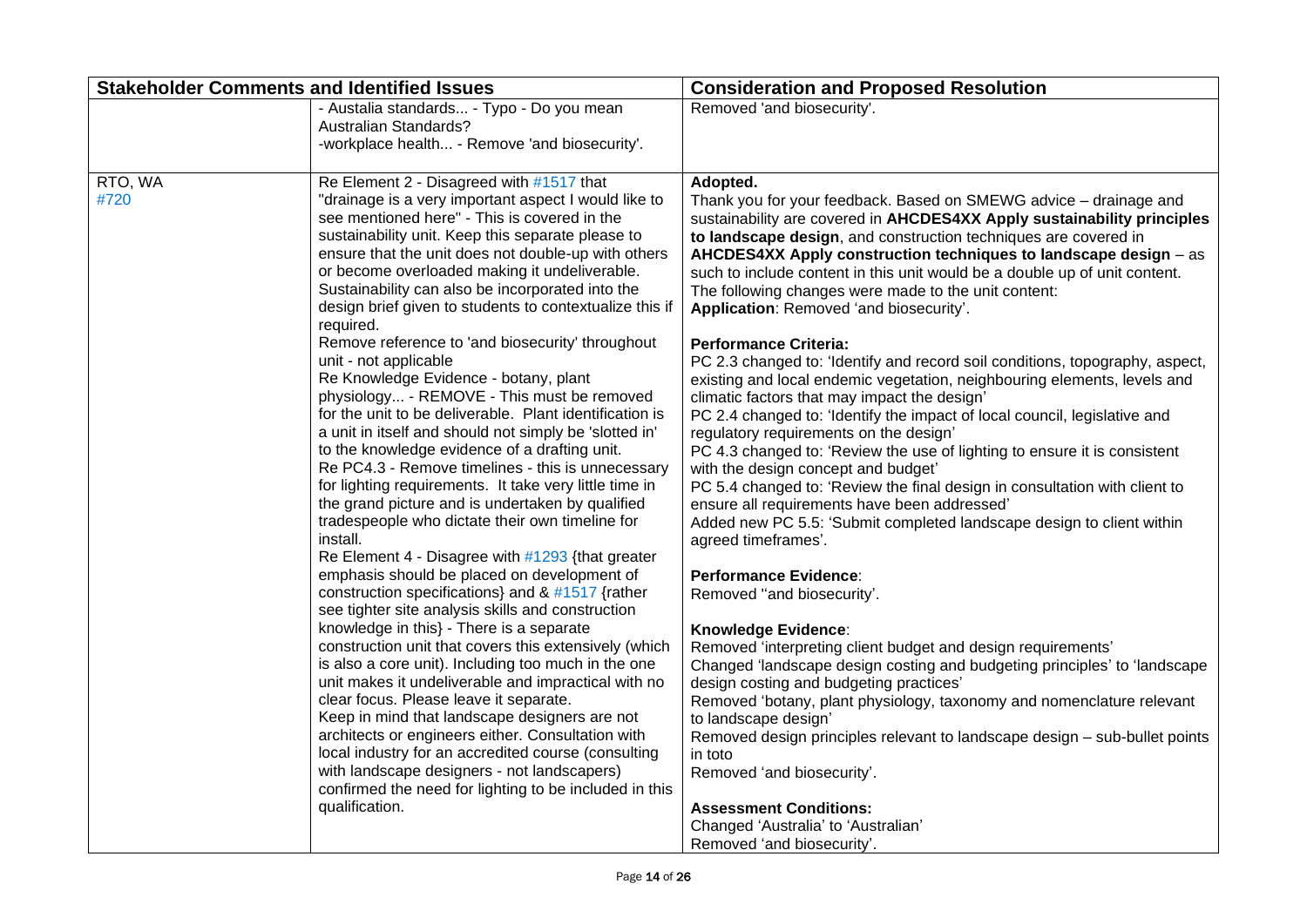| <b>Stakeholder Comments and Identified Issues</b> |                                                                                                                                                                                                                                                                                                                                                                                                                                                                                                                                                                                                                                                                                                                                                                                                                                                                                                                                                                                                      | <b>Consideration and Proposed Resolution</b>                                                                                                                                                                                                                                                                                                                                                                                                                                                                                                                                                                                                                                                                                  |
|---------------------------------------------------|------------------------------------------------------------------------------------------------------------------------------------------------------------------------------------------------------------------------------------------------------------------------------------------------------------------------------------------------------------------------------------------------------------------------------------------------------------------------------------------------------------------------------------------------------------------------------------------------------------------------------------------------------------------------------------------------------------------------------------------------------------------------------------------------------------------------------------------------------------------------------------------------------------------------------------------------------------------------------------------------------|-------------------------------------------------------------------------------------------------------------------------------------------------------------------------------------------------------------------------------------------------------------------------------------------------------------------------------------------------------------------------------------------------------------------------------------------------------------------------------------------------------------------------------------------------------------------------------------------------------------------------------------------------------------------------------------------------------------------------------|
| Association, NSW<br>#1517                         | re Element 4<br>I agree with #1293 (that while this is an important<br>part, I don't think it is an essential element in the<br>design process - greater emphasis should be on<br>development of construction specifications, or<br>sectional diagrams relating to technical aspects).<br>- I'd rather see tighter site analysis skills and<br>construction knowledge in this qualification.<br>Re PC2.3 'existing vegetation' - regarding "existing<br>vegetation": given the encroachment of urban<br>development on natural landscapes, designers<br>need to be aware of the broader ecological<br>characteristics of the area that a given site sits<br>within. At a minimum, designers should be able to<br>understand local endemic vegetation [i.e., beyond<br>the focus site's boundaries] and incorporate an<br>understanding of this in design proposals. This<br>would also fall in line with some Local Government<br>Area requirements for ecologically appropriate<br>plant selection. | Adopted.<br>Thank you for your feedback. Based on SMEWG advice - drainage and<br>sustainability are covered in AHCDES4XX Apply sustainability principles<br>to landscape design, and construction techniques are covered in<br>AHCDES4XX Apply construction techniques to landscape design - as<br>such to include content in this unit would be a double up of unit content.<br>The following changes were made to the unit content:<br>Application: Removed 'and biosecurity'.<br><b>Performance Criteria:</b><br>PC 2.3 changed to: 'Identify and record soil conditions, topography, aspect,<br>existing and local endemic vegetation, neighbouring elements, levels and<br>climatic factors that may impact the design'. |
| RTO, VIC<br>#1293                                 | Re Element 4 - This is a very specific area of<br>landscaping, and while an important part, I don't<br>think is an essential element in the design process.<br>I think greater emphasis should be placed on<br>development of construction specifications, or<br>sectional diagrams, relating to technical aspects of<br>construction                                                                                                                                                                                                                                                                                                                                                                                                                                                                                                                                                                                                                                                                | Adopted.<br>Thank you for your feedback. Based on SMEWG advice - drainage and<br>sustainability are covered in AHCDES4XX Apply sustainability principles<br>to landscape design, and construction techniques are covered in<br>AHCDES4XX Apply construction techniques to landscape design - as<br>such to include content in this unit would be a double up of unit content.                                                                                                                                                                                                                                                                                                                                                 |
| Industry, QLD<br>#1329                            | Re Element 2 - Drainage is a very important aspect<br>I would like to see mentioned here                                                                                                                                                                                                                                                                                                                                                                                                                                                                                                                                                                                                                                                                                                                                                                                                                                                                                                             | Adopted. Thank you for your feedback. Based on SMEWG advice -<br>drainage and sustainability are covered in AHCDES4XX Apply<br>sustainability principles to landscape design, and construction<br>techniques are covered in AHCDES4XX Apply construction techniques<br>to landscape design - as such to include content in this unit would be a<br>double up of unit content.                                                                                                                                                                                                                                                                                                                                                 |
| RTO, VIC                                          | Re Knowledge Evidence:<br>This includes knowledge of: - Lighting/use of<br>lighting as per element 4.<br>'functional analysis techniques'- Does that<br>include the physical elements and features of the<br>site?<br>'plant identificationschedule' - Relevant to<br>landscape design?                                                                                                                                                                                                                                                                                                                                                                                                                                                                                                                                                                                                                                                                                                              | Adopted.<br>Knowledge Evidence:<br>Changed 'functional analysis techniques relevant to landscape design' to<br>'site functional analysis techniques relevant to landscape design'<br>Changed 'plant identification, selection and culture, and planting schedule'<br>to 'plant identification, selection and culture, and planting schedule relevant<br>to landscape design'<br>Added 'format and layout of landscape designs'                                                                                                                                                                                                                                                                                                |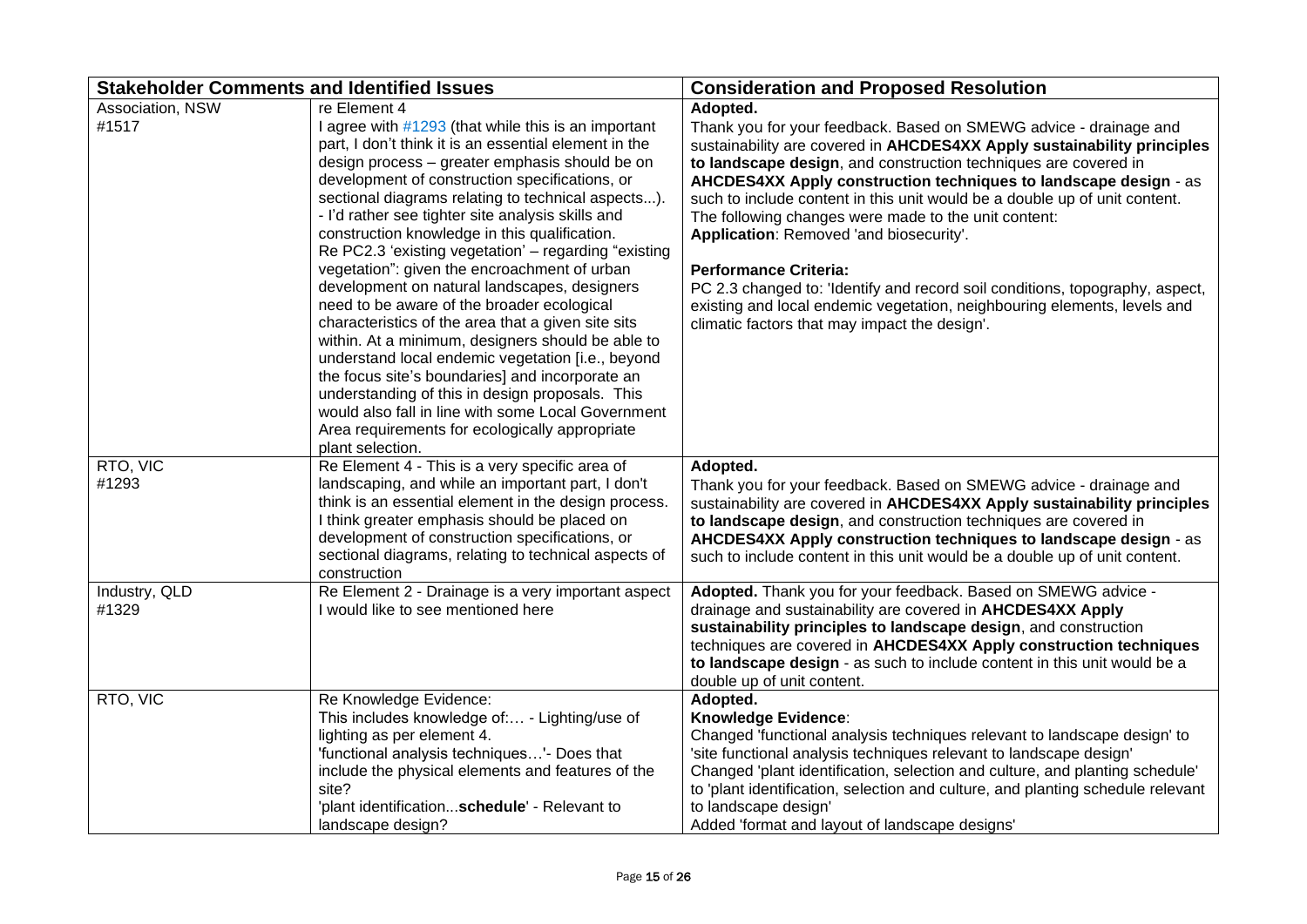| <b>Stakeholder Comments and Identified Issues</b> |                                                                                                                                                                                                                                                                                                                                                                                                                                                                                                                                                                                                                                                                                                                                                                                                                                                   | <b>Consideration and Proposed Resolution</b>                                                                                                                                                                                                                                                                                                                                                                                                                                                                                           |
|---------------------------------------------------|---------------------------------------------------------------------------------------------------------------------------------------------------------------------------------------------------------------------------------------------------------------------------------------------------------------------------------------------------------------------------------------------------------------------------------------------------------------------------------------------------------------------------------------------------------------------------------------------------------------------------------------------------------------------------------------------------------------------------------------------------------------------------------------------------------------------------------------------------|----------------------------------------------------------------------------------------------------------------------------------------------------------------------------------------------------------------------------------------------------------------------------------------------------------------------------------------------------------------------------------------------------------------------------------------------------------------------------------------------------------------------------------------|
|                                                   | 'design principles relevantincluding:' - Do the<br>principles cover the development of the design<br>concept or just inform? What about the<br>development of clear and concise notes (PC 5.3)<br>as part of the final design. Would the format of a<br>final design be required KE?<br>'local council, legislationdesign' - Would that<br>include heritage overlays, building covenants,<br>easements/underground cables, significant<br>landscape/vegetation preservation orders/overlays,<br>flood/fire overlays etc?                                                                                                                                                                                                                                                                                                                          | Removed design principles relevant to landscape design - sub-bullet points<br>in toto.<br>Changed 'local council, legislative and regulatory requirements relevant to<br>landscape design' to 'local council, legislative and regulatory requirements<br>relevant to landscape design, including:<br>• heritage overlays<br>• building covenants<br>· easements and underground cables<br>· landscape and vegetation preservation orders and overlays<br>• flood and fire overlays'.                                                   |
| RTO, VIC                                          | VU21969 - AHCDES4XX - Develop landscape<br>designs - suggest the removal of Element 4 -<br>Incorporate the use of lighting into a design. It is a<br>specialist area similar to that of irrigation and there<br>are specialist companies that provide both product<br>and lighting design recommendations for a<br>landscape designer. The specialist nature of this<br>discipline is underpinned in the Electrotechnology<br>Training Package which contains a design unit and<br>states "Competency development activities in this<br>unit are subject to regulations directly related to<br>licensing".<br>The focus of this unit is for basic landscape designs<br>to develop drawing skills to produce a scaled<br>concept plan and a planting pan - not associated<br>construction drawings, irrigation plans, or lighting<br>design plans. | Thank you for your feedback. Based on SMEWG advice Element 4 to<br>remain in this unit.                                                                                                                                                                                                                                                                                                                                                                                                                                                |
|                                                   | <b>AHCDES4XX Prepare simple landscape drawings</b>                                                                                                                                                                                                                                                                                                                                                                                                                                                                                                                                                                                                                                                                                                                                                                                                |                                                                                                                                                                                                                                                                                                                                                                                                                                                                                                                                        |
| RTO, WA                                           | Re PC1.2 Identify key 'features' - Do the 'features'<br>need to be clarified?<br>Re PC2.5 Create 'sectional drawings' - Are these<br>needed for simple drawing? Is a 'plan view' more<br>appropriate?<br>Re PC2.6 Create 'structural' elements - Is this<br>appropriate for simple drawings?<br>Re Foundation Skills - Reading - 'instructions' -<br>Would 'information' be part of the information<br>provided? What would this be?                                                                                                                                                                                                                                                                                                                                                                                                              | Adopted.<br><b>Performance Criteria:</b><br>PC 1.2 changed to: 'Identify existing key features to be recorded'<br>PC 2.5 changed to: 'Create drawings of simple elements including plan<br>view and site analysis plans using standard drawing conventions'<br>PC 2.6 changed to: 'Create elevation drawings of simple landscape<br>elements using standard drawing conventions'.<br><b>Foundation Skills:</b><br>Reading changed to 'Interprets and evaluates detailed technical information<br>to prepare simple landscape drawings' |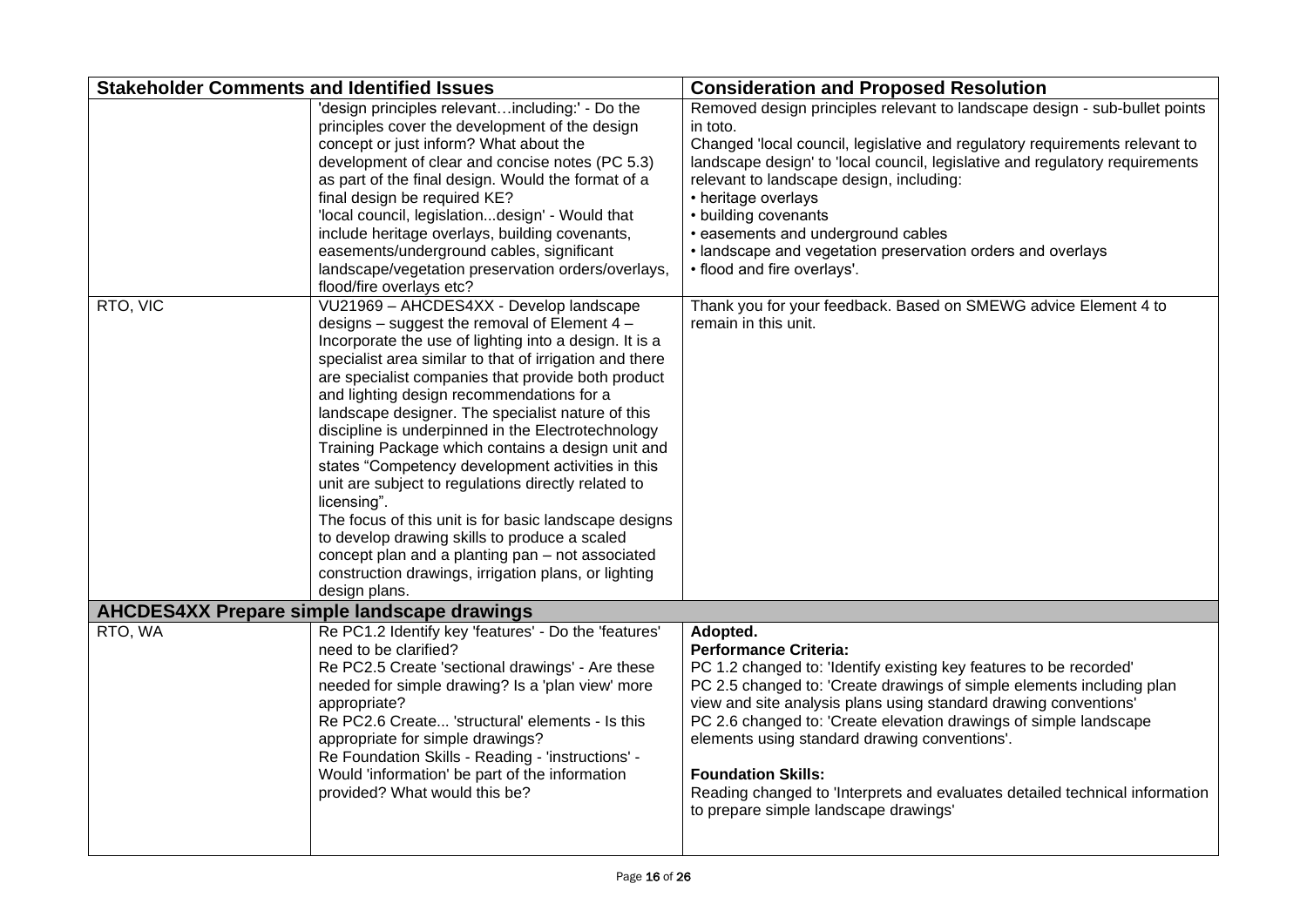| <b>Stakeholder Comments and Identified Issues</b> |                                                                                                                                                                                                                                                                                                                                                                                                                                                                                                                                                                                                                                                                                                                                                                                            | <b>Consideration and Proposed Resolution</b>                                                                                                                                                                                                                                                                                                                                                                |
|---------------------------------------------------|--------------------------------------------------------------------------------------------------------------------------------------------------------------------------------------------------------------------------------------------------------------------------------------------------------------------------------------------------------------------------------------------------------------------------------------------------------------------------------------------------------------------------------------------------------------------------------------------------------------------------------------------------------------------------------------------------------------------------------------------------------------------------------------------|-------------------------------------------------------------------------------------------------------------------------------------------------------------------------------------------------------------------------------------------------------------------------------------------------------------------------------------------------------------------------------------------------------------|
|                                                   | Re Performance Evidence:<br>- on at least three occasions - What is the value<br>of 3 occasions? Do the 3 drawings need to include<br>different elements/content? Sufficiency would<br>dictate that the performance evidence should be<br>demonstrated on at least two occasions. How will<br>the nominal hours for this unit change compared to<br>the original VU unit to accommodate this additional<br>work?                                                                                                                                                                                                                                                                                                                                                                           | <b>Performance Evidence:</b><br>Changed 'on at least three occasions' to 'on at least one occasion'<br>Changed 'text styles' to 'annotation styles'.                                                                                                                                                                                                                                                        |
|                                                   | - applied standard - text styles - Is the correct<br>term 'annotated' rather than 'text'?<br>Re Knowledge Evidence:<br>- text styles - Is the correct term 'annotated' rather<br>than 'text'?<br>- types of drawings including - Should concept<br>plans be included here as part of simple drawings?<br>- schematic - Is this a suitable term for landscape<br>design?<br>- sectional - Is this part of simple drawings? Should<br>this be removed?                                                                                                                                                                                                                                                                                                                                       | <b>Knowledge Evidence:</b><br>Changed 'text styles' to 'annotation styles'<br>Removed 'schematic drawings', 'sectional vies', and 'front elevation and<br>side elevation'<br>Added 'concept plans', and 'and elevation drawings'.                                                                                                                                                                           |
|                                                   | - front elevation and side elevation - Can this be<br>changed to just 'elevations' to capture student<br>knowledge of front, back and side elevations"<br>Assessment Conditions: - relationships -<br>including engineers and surveyors - Is access to<br>these people required for simple drawings? Would<br>'specialist support' suffice?                                                                                                                                                                                                                                                                                                                                                                                                                                                | Assessment Conditions: Relationships removed in toto.                                                                                                                                                                                                                                                                                                                                                       |
| RTO, WA                                           | Re PC1.2 - Requires further clarification. Change to<br>'1.2 Identify existing key features to be recorded<br>Re PC1.5 - Remove PC 1.5. Consultation with<br>engineers is not required for simple landscape<br>projects (that this unit implies students will<br>produce). In most cases a surveyor's plan will<br>suffice for simple residential projects and<br>consultation with surveyors not be required.<br>Re PC2.5 - Remove the performance criteria<br>relating to 'Sectional Views'. I would not consider<br>creating sectional view to be part of producing<br>'simple' landscape drawings. Sectional views by<br>definition are used to clarify the interior construction<br>of a complex part that cannot be clearly described<br>by hidden lines in exterior views. 'Simple' | Adopted.<br><b>Performance Criteria:</b><br>PC 1.2 changed to: 'Identify existing key features to be recorded'<br>Removed PC 1.5 in toto<br>PC 2.5 changed to: 'Create drawings of simple elements including plan<br>view and site analysis plans using standard drawing conventions'<br>PC 2.6 changed to: 'Create elevation drawings of simple landscape<br>elements using standard drawing conventions'. |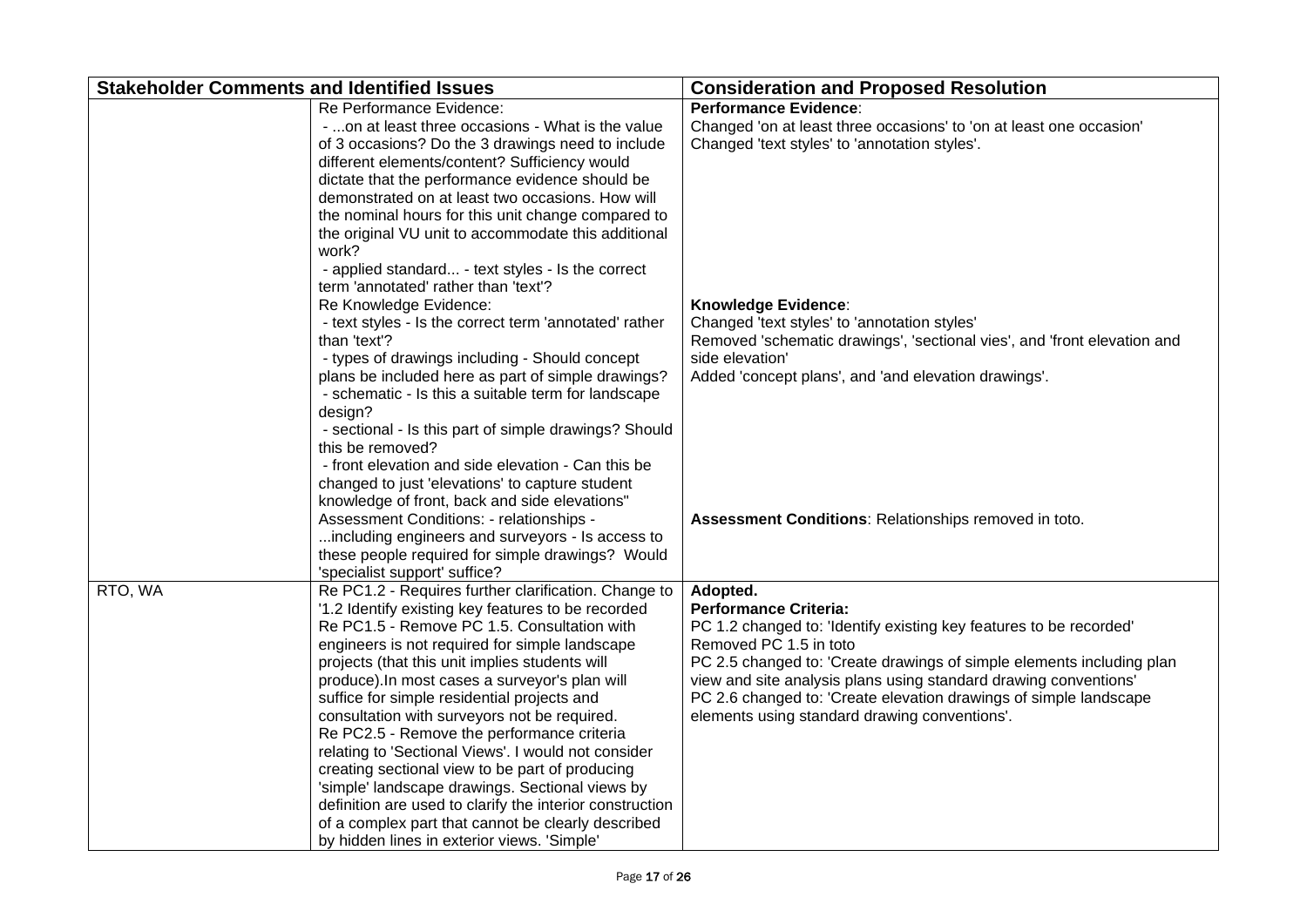| <b>Stakeholder Comments and Identified Issues</b> |                                                                                                                                                                                                                                                                                                                                                                                                                                                                                                                                                                                                                                                                                                                                                                                                                                                       | <b>Consideration and Proposed Resolution</b>                                                                                                                                                                                                                         |
|---------------------------------------------------|-------------------------------------------------------------------------------------------------------------------------------------------------------------------------------------------------------------------------------------------------------------------------------------------------------------------------------------------------------------------------------------------------------------------------------------------------------------------------------------------------------------------------------------------------------------------------------------------------------------------------------------------------------------------------------------------------------------------------------------------------------------------------------------------------------------------------------------------------------|----------------------------------------------------------------------------------------------------------------------------------------------------------------------------------------------------------------------------------------------------------------------|
|                                                   | landscape drawings include plan view, site analysis<br>plans (known in architecture as schematic<br>drawings) and elevation plans only.<br>Re PC2.6  structural - Remove the work<br>'structural' and replace with 'simple landscape<br>elements'. Landscape Designers should not be<br>drafting or providing detail for any structural<br>elements. This must be done by engineers or<br>architects. It certainly does not form part of a<br>'simple' landscape drawing.<br>Re Foundation Skills - Reading -  instructions -<br>Remove instructions - this does not fit in to this unit.                                                                                                                                                                                                                                                             | <b>Foundation Skills:</b><br>Reading changed to 'Interprets and evaluates detailed technical information<br>to prepare simple landscape drawings'                                                                                                                    |
|                                                   | Re Performance Evidence:<br>-  on at least three occasions - Change to 'at<br>least one occasion'. The current 'on at least three<br>occasions' is simply not practical from a<br>delivery/assessment point of view. It would recure<br>TAFE to provide students with access to 3<br>workable sites for just this unit alone. It is an<br>unreasonable expectation. Who suggested three<br>times and what is the intended purpose of it? What<br>will the increase in unit hours be? What do<br>students' gain from doing this three times as<br>opposed to doing it once or twice thoroughly?<br>-  job requirements - Change to 'design brief' or<br>'scope of drafting works'.<br>- text styles - Change to 'annotation styles',<br>annotation being correct design terminology for text<br>and information not conveyed via<br>graphics/drawings. | <b>Performance Evidence:</b><br>Changed 'on at least three occasions' to 'on at least one occasion'<br>Changed 'identified and confirmed job requirements' to 'identified and<br>confirmed scope of drafting works'<br>Changed 'text styles' to 'annotation styles'. |
|                                                   | Re Knowledge Evidence:<br>- text styles - Change to 'annotation styles',<br>annotation being correct design terminology for text<br>and information not conveyed via<br>graphics/drawings.<br>-  schematic drawings - Change 'schematic<br>drawings' to 'site analysis' plan. Schematic<br>drawings are not landscape design terminology, it                                                                                                                                                                                                                                                                                                                                                                                                                                                                                                          | <b>Knowledge Evidence:</b><br>Changed 'text styles' to 'annotation styles'<br>Removed 'schematic drawings'<br>Added 'site analysis plans', and 'concept plans'.                                                                                                      |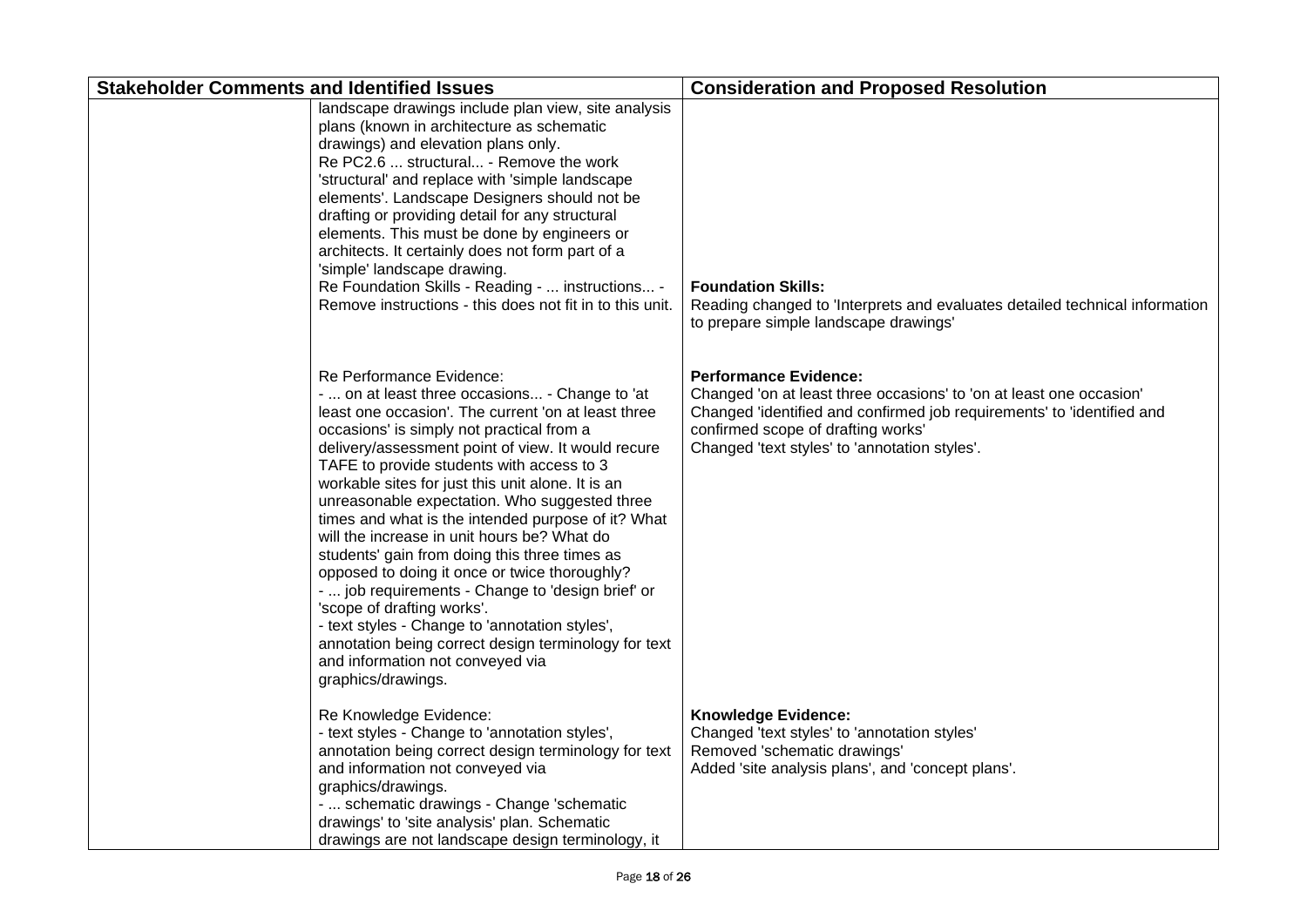| <b>Stakeholder Comments and Identified Issues</b> |                                                                                                                                                                                                                                                                                                                                                                                                                                                                                                                                                                                                                                                                                                                                                                                                                                                                                                                                                                                                                                                          | <b>Consideration and Proposed Resolution</b>                                                                                                                                                                                    |
|---------------------------------------------------|----------------------------------------------------------------------------------------------------------------------------------------------------------------------------------------------------------------------------------------------------------------------------------------------------------------------------------------------------------------------------------------------------------------------------------------------------------------------------------------------------------------------------------------------------------------------------------------------------------------------------------------------------------------------------------------------------------------------------------------------------------------------------------------------------------------------------------------------------------------------------------------------------------------------------------------------------------------------------------------------------------------------------------------------------------|---------------------------------------------------------------------------------------------------------------------------------------------------------------------------------------------------------------------------------|
|                                                   | is architecture terminology which is not appropriate<br>for a TAFE level.<br>- Include 'concept plans'. This is a key step in the<br>design process and production of plans that has<br>been missed.<br>- sectional vies - Do you mean 'sectional views'?<br>Remove 'Sectional Views'. I would not consider<br>creating sectional views to be part of producing<br>'simple' landscape drawings. Sectional views by<br>definition are used to clarify the interior construction<br>of a complex part that cannot be clearly described<br>by hidden lines in exterior views. 'Simple'<br>landscape drawings include plan view, site analysis<br>plans (known in architecture as schematic<br>drawings) and elevation plans only.<br>- front elevation and side elevation - Change 'front<br>elevation and side elevation' to 'elevation views'.<br>You can have front, back, and left/right side<br>elevations. The term 'elevations' captures this all<br>and also allows the student to determine what<br>elevation views will best convey their design. |                                                                                                                                                                                                                                 |
|                                                   | <b>Re Assessment Conditions:</b><br>- engineers and surveyors - Change to 'specialist<br>support including plans or consultation with<br>surveyors or engineers'. Consultation with<br>engineers is not required for simple landscape<br>projects (that this unit implies students will<br>produce). In most cases a surveyor's plan will<br>suffice for simple residential projects and<br>consultation with surveyors are not required.                                                                                                                                                                                                                                                                                                                                                                                                                                                                                                                                                                                                                | Assessment Conditions: Relationships removed in toto.                                                                                                                                                                           |
| RTO, VIC                                          | Re Knowledge Evidence:<br>' text styles' - And design symbols                                                                                                                                                                                                                                                                                                                                                                                                                                                                                                                                                                                                                                                                                                                                                                                                                                                                                                                                                                                            | Adopted.<br><b>Knowledge Evidence:</b><br>Changed 'text styles' to 'annotation styles'.                                                                                                                                         |
|                                                   | AHCDES4XX Produce 2-D landscape drawings using CAD software                                                                                                                                                                                                                                                                                                                                                                                                                                                                                                                                                                                                                                                                                                                                                                                                                                                                                                                                                                                              |                                                                                                                                                                                                                                 |
| RTO, WA                                           | Re title - 'architectural' - Is the term 'architectural'<br>appropriate here? Can this be removed from this<br>document?<br>Re PC2.6  'essential status toggles' - Will this be<br>applicable in different CADD programs?                                                                                                                                                                                                                                                                                                                                                                                                                                                                                                                                                                                                                                                                                                                                                                                                                                | Adopted.<br>Unit title: Removed 'architectural' from title, application and throughout unit<br>content.<br>Elements:<br>Element 4 changed to: 'Plot or print CAD drawings'<br>Element 6 and associated PC's renumbered (typo's) |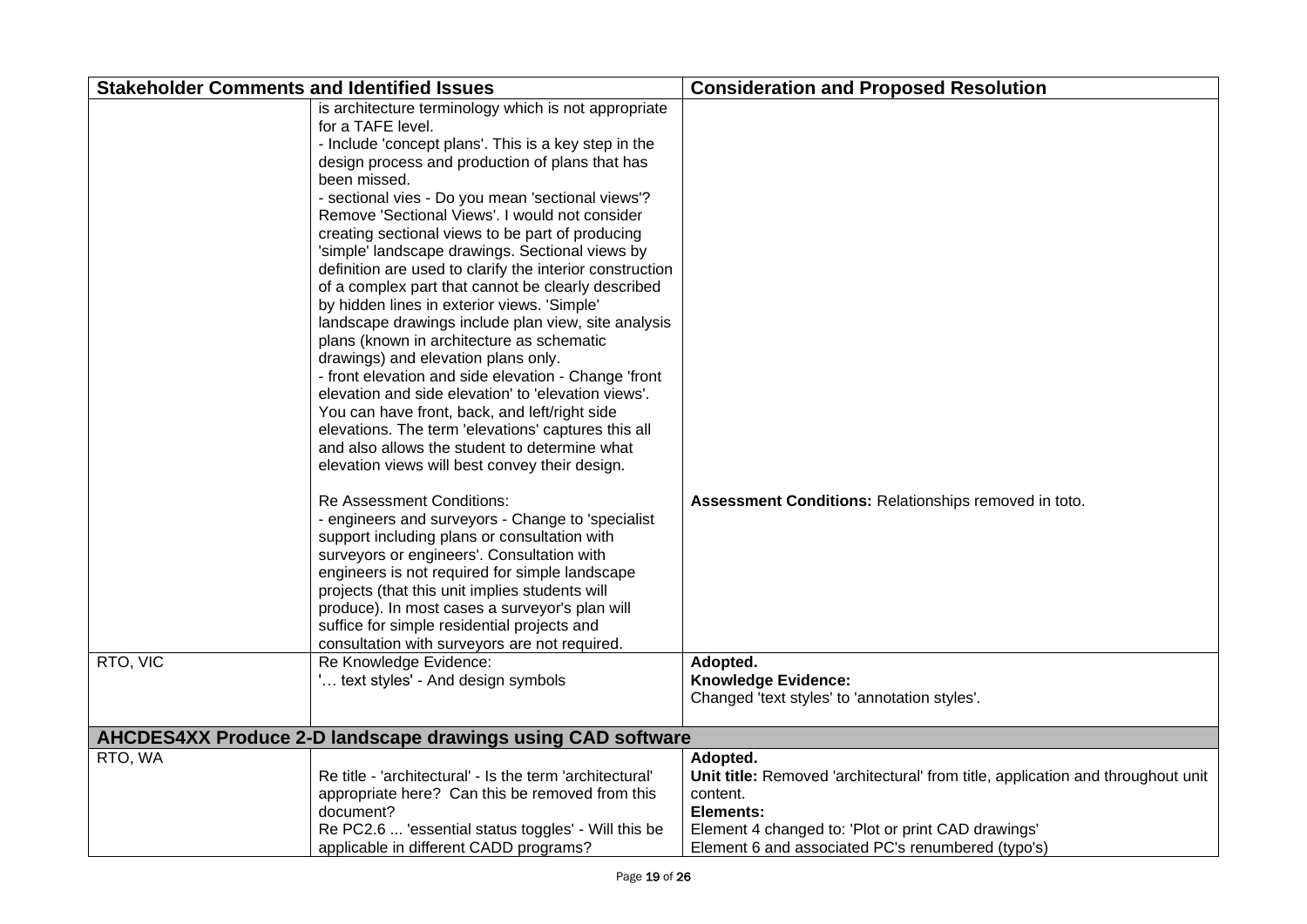| <b>Stakeholder Comments and Identified Issues</b> |                                                                                                                                                                                                                                                                                                                                                                                                                                                                                                                                                                                                                                                                                                                                                                                                                                                                                                                                                                                                                                                                                                                                                                                                                                                                                                                                                                                                                                                                                                                                                                                     | <b>Consideration and Proposed Resolution</b>                                                                                                                                                                                                                                                                                                                                                                                                                                                                                                                                                                                                                                                                                                                                                                                                                                                                                                                                                                                                                                                                                                                                                                                                                                                                                                                                                                                                                                                           |
|---------------------------------------------------|-------------------------------------------------------------------------------------------------------------------------------------------------------------------------------------------------------------------------------------------------------------------------------------------------------------------------------------------------------------------------------------------------------------------------------------------------------------------------------------------------------------------------------------------------------------------------------------------------------------------------------------------------------------------------------------------------------------------------------------------------------------------------------------------------------------------------------------------------------------------------------------------------------------------------------------------------------------------------------------------------------------------------------------------------------------------------------------------------------------------------------------------------------------------------------------------------------------------------------------------------------------------------------------------------------------------------------------------------------------------------------------------------------------------------------------------------------------------------------------------------------------------------------------------------------------------------------------|--------------------------------------------------------------------------------------------------------------------------------------------------------------------------------------------------------------------------------------------------------------------------------------------------------------------------------------------------------------------------------------------------------------------------------------------------------------------------------------------------------------------------------------------------------------------------------------------------------------------------------------------------------------------------------------------------------------------------------------------------------------------------------------------------------------------------------------------------------------------------------------------------------------------------------------------------------------------------------------------------------------------------------------------------------------------------------------------------------------------------------------------------------------------------------------------------------------------------------------------------------------------------------------------------------------------------------------------------------------------------------------------------------------------------------------------------------------------------------------------------------|
| RTO, WA                                           | Re PC4.2  plotter - Can 'printer' be added here?<br>Re PC4.3  and plot drawings - Can 'print' be<br>added here?<br>Note: Elements and PCs need to be renumbered<br>from 5 onwards.<br>Re PC4.1 (actually 6.1) - Insertfiles - What<br>would students be doing here? Does this mean<br>just the drawings and associated information?<br>Re PC4.3 (actually 6.3 - Import blocks - Add in<br>'drawing components' with the blocks<br>Re Foundation Skills - Reading - 'architectural' -<br>Is the term 'architectural' appropriate here? Can<br>this be removed from this document?<br>Re Performance Evidence:<br>- at least two occasions - This has been increased<br>compared to the previous VU unit - hopefully, the<br>nominal hours be amended to address this<br>increased workload<br>- applied creative - decorative styles - What<br>would assessors be looking for here? Is this term<br>appropriate?<br>-  and text styles - Should this be 'annotated'?<br>Re title - Remove 'architectural'<br>Re Application - Remove 'architectural' - all<br>mentions<br>Re all Performance Criteria - It looks like the<br>elements and performance criteria has been<br>arranged to suit a specific CAD program. Different<br>CAD programs e.g., AutoCAD, SketchUp or<br>Vectorworks require the PC to be completed in a<br>different order. In Western Australia, significant<br>industry consultation has shown that AutoCAD &<br>SketchUp are the most used CAD programs, and<br>this is reflected in programs taught at WA TAFE's.<br>Re PC2.6 - Perhaps we need to word this | <b>Performance Criteria:</b><br>PC 2.6 changed to: 'Setup tool bars and apply essential status toggles<br>appropriate for the CAD software program'<br>PC 4.1 changed to: 'Set page layout to suit printing or plotting requirements'<br>PC 4.2 changed to: 'Set the print parameters for the printer or plotter'<br>PC 4.3 changed to: 'Select correct print media and print or plot drawings'<br>Removed PC 6.1 in toto<br>PC 6.2 (formerly 6.3) changed to: 'Import blocks or components into files<br>and drawings'.<br><b>Foundation Skills:</b><br>Reading and Numeracy, removed 'architectural'<br><b>Performance Evidence:</b><br>Changed 'on at least two occasions' to 'on at least one occasion'<br>Changed 'characteristics, decorative styles and text styles' to<br>'characteristics and annotated styles'<br>Adopted.<br>Unit title & Application: Removed 'architectural' from title, application and<br>throughout unit content.<br>Elements:<br>Element 4 changed to: 'Plot or print CAD drawings'<br>Element 6 and associated PC's renumbered (typo's)<br><b>Performance Criteria:</b><br>PC 2.6 changed to: 'Setup tool bars and apply essential status toggles<br>appropriate for the CAD software program'<br>PC 4.1 changed to: 'Set page layout to suit printing or plotting requirements'<br>PC 4.2 changed to: 'Set the print parameters for the printer or plotter'<br>PC 4.3 changed to: 'Select correct print media and print or plot drawings'<br>Removed PC 6.1 in toto |
|                                                   | differently to apply to multiple CAD programs- 'Set<br>up tool bars or apply essential status toggles<br>appropriate for the CAD software program'.<br>Re PC4.2 - Add plotter or printer<br>Re PC4.3 - Add plot or print drawings                                                                                                                                                                                                                                                                                                                                                                                                                                                                                                                                                                                                                                                                                                                                                                                                                                                                                                                                                                                                                                                                                                                                                                                                                                                                                                                                                   | PC 6.2 (formerly 6.3) changed to: 'Import blocks or components into files<br>and drawings'.                                                                                                                                                                                                                                                                                                                                                                                                                                                                                                                                                                                                                                                                                                                                                                                                                                                                                                                                                                                                                                                                                                                                                                                                                                                                                                                                                                                                            |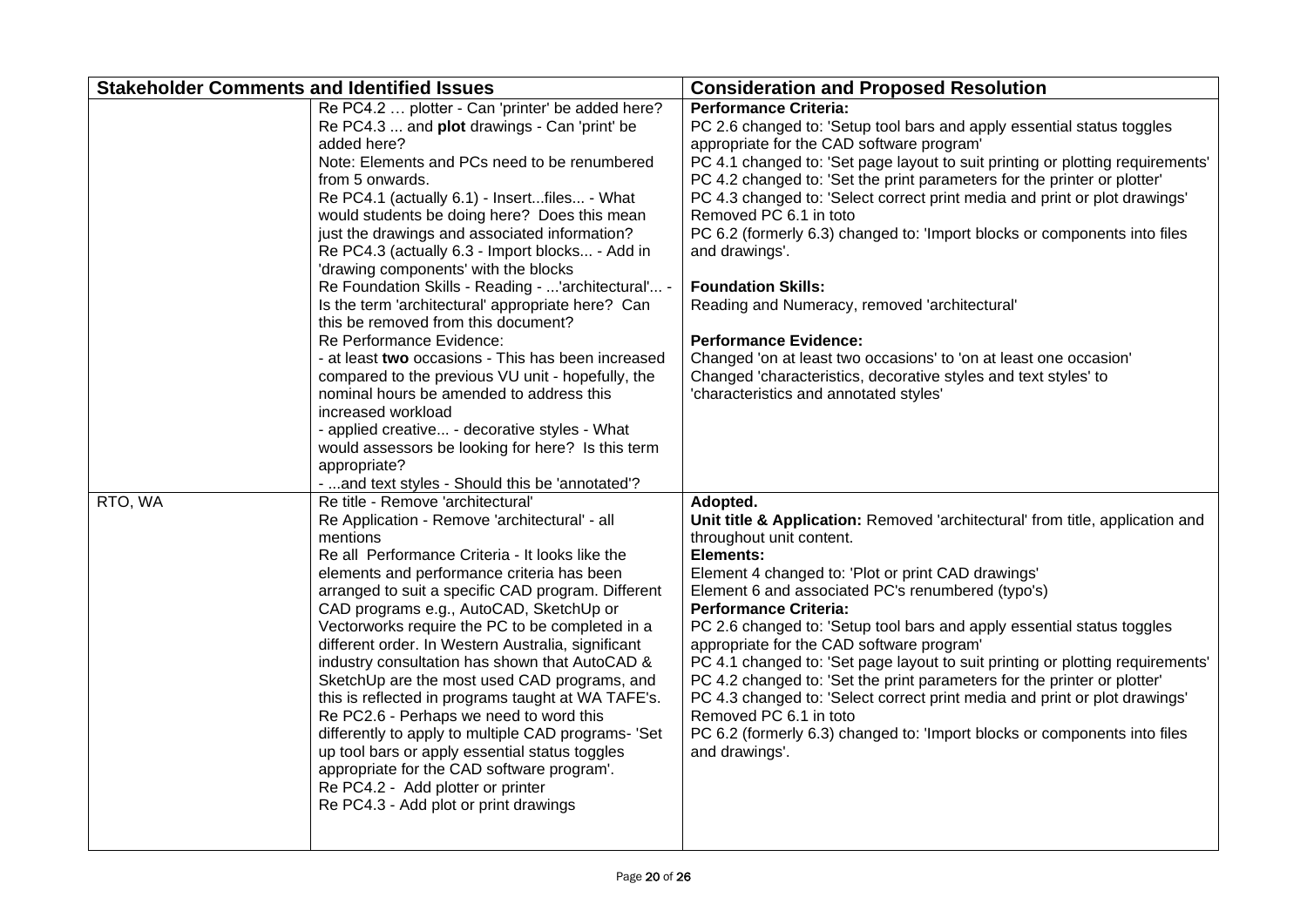| <b>Stakeholder Comments and Identified Issues</b> |                                                      | <b>Consideration and Proposed Resolution</b>                                  |
|---------------------------------------------------|------------------------------------------------------|-------------------------------------------------------------------------------|
|                                                   | Renumber E4 below and all PC4s as E6 and PC          |                                                                               |
|                                                   | 6s. Element number 6 (not 4) - PC to be changed to   |                                                                               |
|                                                   | match.                                               |                                                                               |
|                                                   | Re PC4.1 (actually 6.1) - What is meant by this? By  |                                                                               |
|                                                   | software, do you mean illustrator/photoshop or       |                                                                               |
|                                                   | other CAD software? Importing files into             |                                                                               |
|                                                   | illustrator/photoshop is not an essential CAD skill. | <b>Foundation Skills:</b>                                                     |
|                                                   | Re PC4.3 (actually 6.3) - Change to ' Import blocks  | Reading and Numeracy, removed 'architectural'                                 |
|                                                   | or components into files and drawings                |                                                                               |
|                                                   | Re Foundation Skills - remove the term               |                                                                               |
|                                                   | 'architectural' from Reading and Numeracy            |                                                                               |
|                                                   | Re Performance Evidence:                             | <b>Performance Evidence:</b>                                                  |
|                                                   | -  on at least two occasions - Change to 'at least   | Changed 'on at least two occasions' to 'on at least one occasion'             |
|                                                   | one occasion'. The current 'on at least two          | Changed 'characteristics, decorative styles and text styles' to               |
|                                                   | occasions' is simply not practical from a            | 'characteristics and annotated styles'                                        |
|                                                   | delivery/assessment point of view. Who suggested     |                                                                               |
|                                                   | two times and what is the intended purpose of it?    |                                                                               |
|                                                   | What will the increase in unit hours be? What do     |                                                                               |
|                                                   | students' gain from doing this two times as          |                                                                               |
|                                                   | opposed to doing it once or twice thoroughly and     |                                                                               |
|                                                   | touching on it as well in the other drafting/design  |                                                                               |
|                                                   | units?                                               |                                                                               |
|                                                   | -  decorative styles - Remove 'decorative styles' -  |                                                                               |
|                                                   | This is subjective.                                  |                                                                               |
|                                                   | -  text styles - Change to 'annotation styles'.      |                                                                               |
|                                                   | Re Knowledge Evidence:                               | <b>Knowledge Evidence:</b>                                                    |
|                                                   | -  digital file management procedures - Change to    | Changed 'digital file management procedures' to 'workplace digital file       |
|                                                   | 'digital file management procedures specific to the  | management procedures'                                                        |
|                                                   | workplace'.                                          | Changed '2-D architectural landscape drawings' to '2-D landscape              |
|                                                   | -  2-D architectural - Remove 'architecture' this    | drawings', this change is consistent with unit title and content changes.     |
|                                                   | is a hang-over from landscape architecture.          |                                                                               |
|                                                   | Change to 'landscape plan drawings'.                 |                                                                               |
| RTO, WA                                           | Remove reference to 'architectural' throughout       | Adopted.                                                                      |
|                                                   | unit. - this is not appropriate language for the job | Unit title & Application: Removed 'architectural' from title, application and |
|                                                   | role of a landscape designer.                        | throughout unit content, including the foundation skills.                     |
|                                                   | This is not appropriate terminology for the task or  |                                                                               |
|                                                   | job role and add to the confusion between the role   |                                                                               |
|                                                   | of university qualified architects/engineers vs the  |                                                                               |
|                                                   | role of TAFE qualified landscape designers.          |                                                                               |
|                                                   | Remove 'architecture' this is a hang-over from       |                                                                               |
|                                                   | landscape architecture. It is not appropriate        |                                                                               |
|                                                   | terminology to describe the 2D plans produced by     |                                                                               |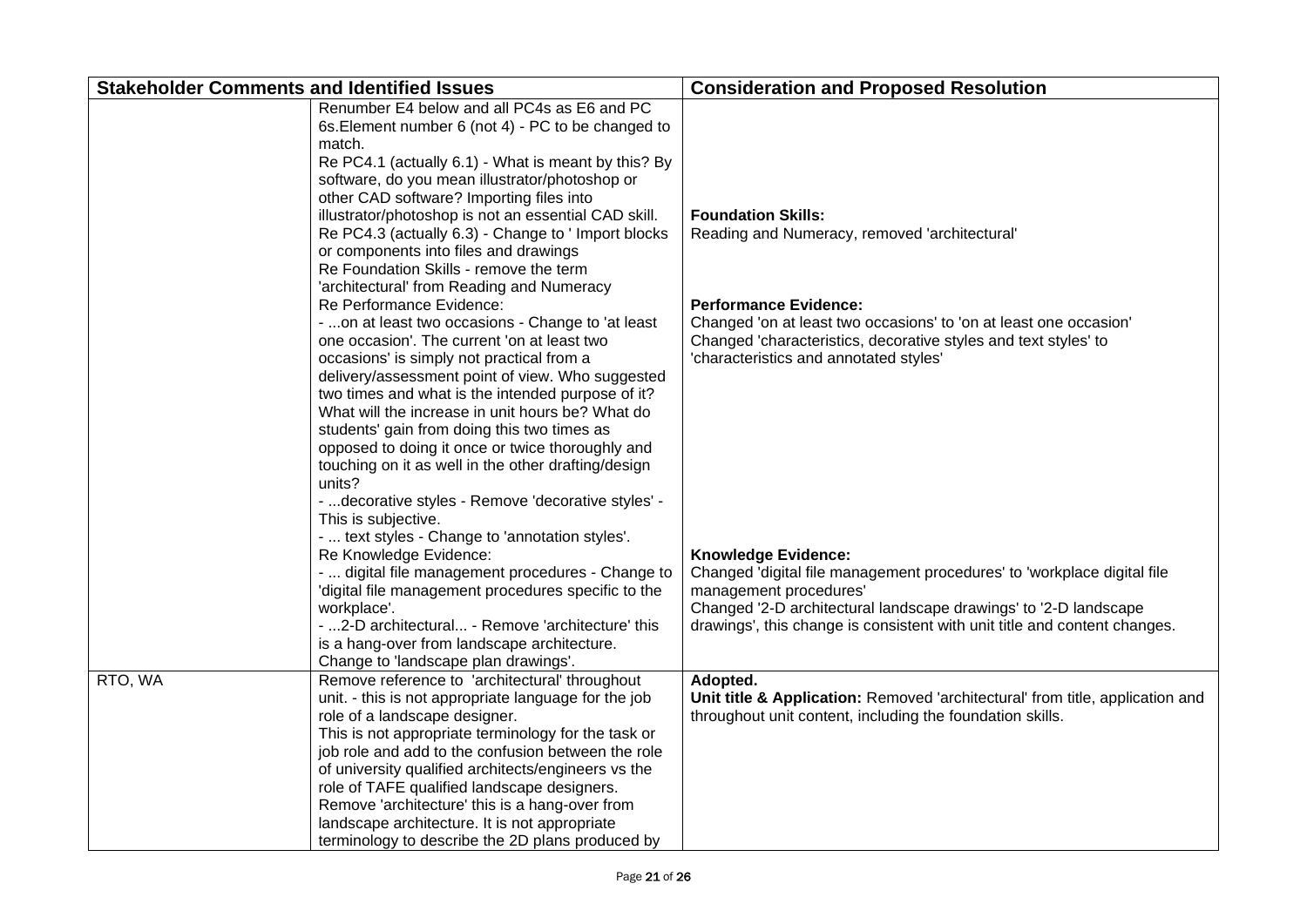| <b>Stakeholder Comments and Identified Issues</b> |                                                                                                                                                                                                                                                                                                                                                                                                                                                                                           | <b>Consideration and Proposed Resolution</b>                                                                                                                                                                                                                                                                                                                                                                                                                                                                                                                                                                                                                                                                        |
|---------------------------------------------------|-------------------------------------------------------------------------------------------------------------------------------------------------------------------------------------------------------------------------------------------------------------------------------------------------------------------------------------------------------------------------------------------------------------------------------------------------------------------------------------------|---------------------------------------------------------------------------------------------------------------------------------------------------------------------------------------------------------------------------------------------------------------------------------------------------------------------------------------------------------------------------------------------------------------------------------------------------------------------------------------------------------------------------------------------------------------------------------------------------------------------------------------------------------------------------------------------------------------------|
|                                                   | TAFE trained Landscape Designers. Change to<br>'landscape plan drawings'.<br>Re PC4.3 (actually 6.3) - Change to ' Import blocks<br>or components into files and drawings.' This means<br>that the language used will also be suitable for<br>'SketchUp' and 'Vectorworks' (not just AutoCAD).<br>SketchUp and Vectorworks are also CAD programs<br>used by landscape designers.                                                                                                          | <b>Performance Criteria:</b><br>PC 6.2 (formerly 6.3) changed to: 'Import blocks or components into files<br>and drawings'.                                                                                                                                                                                                                                                                                                                                                                                                                                                                                                                                                                                         |
| RTO, VIC                                          | Re Application:<br>'All work issustainability and biosecurity' -<br>Where is the KE related to biosecurity and<br>sustainability practices? Are these appropriate for<br>this unit?                                                                                                                                                                                                                                                                                                       | Adopted.<br>Application: Third paragraph, removed ', and sustainability and biosecurity<br>practices'.                                                                                                                                                                                                                                                                                                                                                                                                                                                                                                                                                                                                              |
|                                                   | Re Performance Evidence:<br>'applied Australian standards and' - Are these<br>standards for Technical drawing?<br>Re Knowledge Evidence:<br>Australian standards' - As above                                                                                                                                                                                                                                                                                                              | <b>Performance Evidence:</b><br>Changed 'applied Australian standards and design drawing requirements '<br>to 'applied Australian standards and design drawing requirements relevant<br>to producing 2-D landscape drawings'<br><b>Knowledge Evidence:</b><br>Changed 'Australian standards, workplace procedures and design drawing<br>requirements relevant to producing 2-D architectural landscape drawings<br>using CAD software' to 'Australian standards, workplace procedures and<br>design drawing requirements relevant to producing 2-D landscape<br>drawings'.                                                                                                                                          |
|                                                   | <b>AHCLSC4XX Apply structural principles to Class 10 buildings</b>                                                                                                                                                                                                                                                                                                                                                                                                                        |                                                                                                                                                                                                                                                                                                                                                                                                                                                                                                                                                                                                                                                                                                                     |
| RTO, QLD                                          | Re Prerequisite Units - I would not include this<br>WHS unit as a prerequisite.                                                                                                                                                                                                                                                                                                                                                                                                           | Adopted.<br>Removed AHCWHS401 from prerequisite units.                                                                                                                                                                                                                                                                                                                                                                                                                                                                                                                                                                                                                                                              |
| RTO, QLD                                          | Re Element 3 and Performance Criteria:<br>how many class 10 structures, that a landscaper<br>builds are going to having flooring systems?<br>Re Knowledge Evidence in general:<br>how many class 10 building will have beams,<br>columns and roof trusses?<br>Class 10a A private garage, carport, shed or the<br>like.<br>Class 10b A structure being a fence, mast,<br>antenna, retaining or free standing wall, swimming<br>pool or the like.<br>Class 10c A private bushfire shelter. | Adopted.<br>Element 3: Removed Element 3 in toto, renumbered elements and PC's<br>that followed.<br><b>Knowledge Evidence:</b><br>Removed 'performance of beams', 'performance of columns', 'performance<br>of roof trusses', 'suspended timber, metal and steel floor frames', 'tongue<br>and groove flooring'.<br>Changed 'suspended and slab on ground concrete floors' to 'slab on<br>ground concrete floors'.<br>Changed ' causes and implications of structural detects related to failure of<br>applying structural principles to residential and commercial buildings' to<br>'causes and implications of structural detects related to failure of applying<br>structural principles to class 10 buildings'. |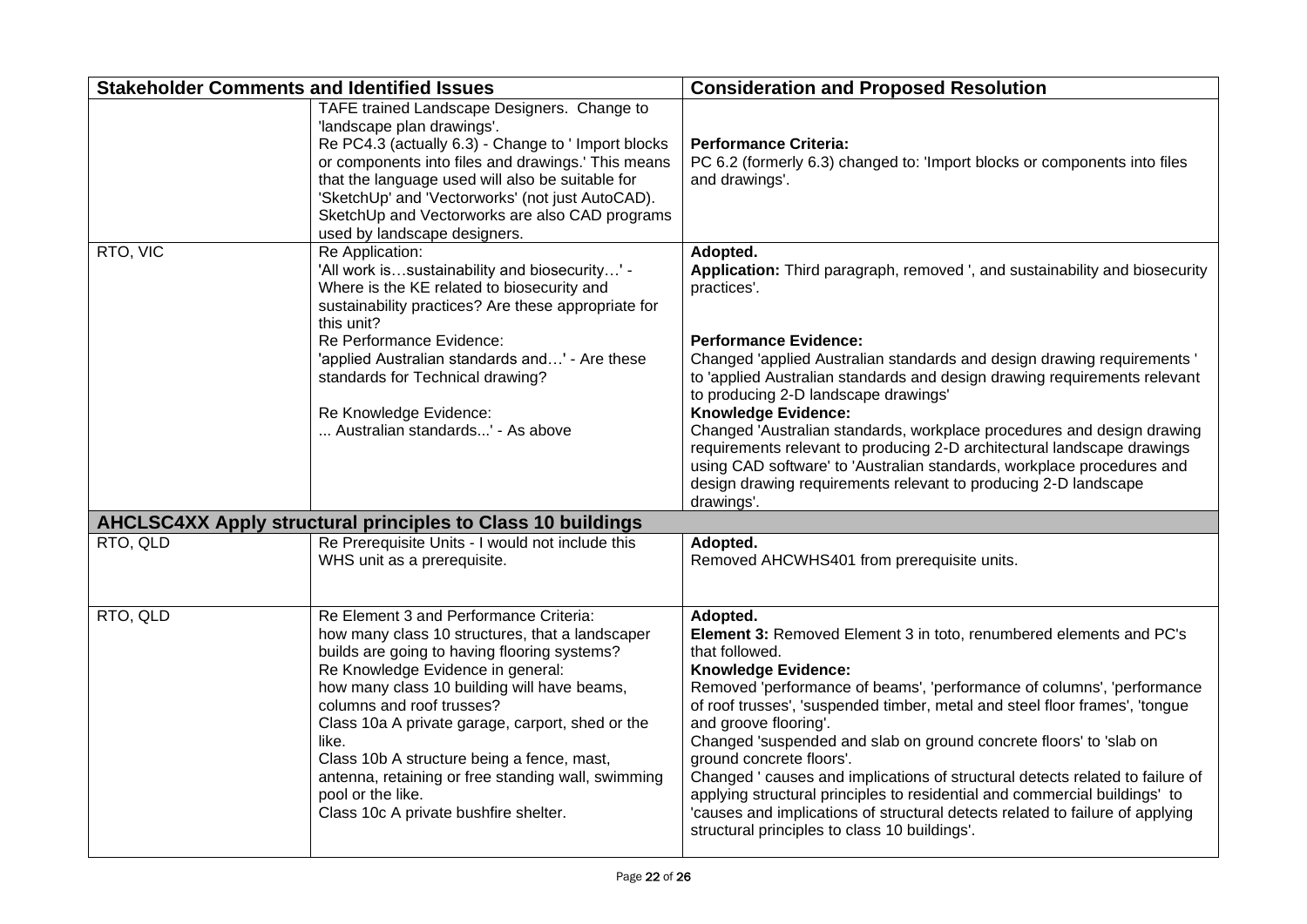| <b>Stakeholder Comments and Identified Issues</b>                                               |                                                                                                                                                                                                                                                                                                                                                                                                                                                                                                                                                                                                                                                                         | <b>Consideration and Proposed Resolution</b>                                                                                                                                                                                                                                                                                                                                                                                                                                                                                                                                                                                                                                                                                                                                                                                                                                                                                                 |  |
|-------------------------------------------------------------------------------------------------|-------------------------------------------------------------------------------------------------------------------------------------------------------------------------------------------------------------------------------------------------------------------------------------------------------------------------------------------------------------------------------------------------------------------------------------------------------------------------------------------------------------------------------------------------------------------------------------------------------------------------------------------------------------------------|----------------------------------------------------------------------------------------------------------------------------------------------------------------------------------------------------------------------------------------------------------------------------------------------------------------------------------------------------------------------------------------------------------------------------------------------------------------------------------------------------------------------------------------------------------------------------------------------------------------------------------------------------------------------------------------------------------------------------------------------------------------------------------------------------------------------------------------------------------------------------------------------------------------------------------------------|--|
|                                                                                                 | too much cut and paste from the CPC unit - how<br>many proper structures have tongue and groove<br>flooring?<br>There's no way a landscaper is going to be doing<br>this.<br>The unit should be put in the bin.                                                                                                                                                                                                                                                                                                                                                                                                                                                         | This unit has been developed to address Class 10 buildings structural<br>principles as these relate to the types of structures used in the landscape<br>industry.                                                                                                                                                                                                                                                                                                                                                                                                                                                                                                                                                                                                                                                                                                                                                                            |  |
| RTO, VIC                                                                                        | Re Application:<br>'All work is legislative and regulatory<br>requirements' - Are the building codes in the KE the<br>only legislative and regulatory requirements?<br>'sustainability and biosecurity' - Do these apply<br>to this unit? They only appear in the application.                                                                                                                                                                                                                                                                                                                                                                                          | Adopted.<br>Application: Third paragraph, removed ', and sustainability and biosecurity<br>practices'.                                                                                                                                                                                                                                                                                                                                                                                                                                                                                                                                                                                                                                                                                                                                                                                                                                       |  |
| RTO, VIC                                                                                        | AHCLSC4XX Apply structural principles to Class<br>10 buildings<br>Compared to current unit: CPCCBC4010 - Apply<br>structural principles to residential and commercial<br>constructions<br>In regard to creating new AHC building units, we<br>are seeking clarification regarding the following:<br>1. Is there a need to create new AHC units?<br>2. If the learner completes both the similar units as<br>electives, will this reduce the content being learnt?<br>3. Are there any licensing regulations around the<br>units?<br>4. Is there a requirement for CPCCWHS1001<br>Prepare to work safely in the construction industry<br>to carry out construction work? | Thank you for your feedback and the following comments have been<br>compiled to address the concerns you have raised.<br>1. The SMEWG determined the need to create two units relating to Class<br>10 buildings.<br>2. Not necessarily. The two units are required because of the differences in<br>licensing requirements between the various states. This unit has been<br>developed to address Class 10 buildings structural principles as these<br>relate to the types of structures used in the landscape industry.<br>CPCCBC4010 applies to residential and commercial constructions (Class 1<br>and 10 buildings to a maximum of two storeys, Class 2 to 9 Type C<br>buildings) – this is way beyond what is required for the landscape industry.<br>3. Yes, the licensing requirements vary between jurisdictions.<br>4. It depends on the jurisdiction and may not be necessary for landscape<br>(class 10) type construction work. |  |
| AHCLSC4XX Apply building codes and standards to the construction process for Class 10 buildings |                                                                                                                                                                                                                                                                                                                                                                                                                                                                                                                                                                                                                                                                         |                                                                                                                                                                                                                                                                                                                                                                                                                                                                                                                                                                                                                                                                                                                                                                                                                                                                                                                                              |  |
| RTO, QLD                                                                                        | Re whole unit:<br>This is basically just a cut and paste of<br>CPCCBC4001 - why not just include that unit as an<br>elective in qualifications.                                                                                                                                                                                                                                                                                                                                                                                                                                                                                                                         | Thank you for your feedback. CPCCBC4001 has been included as an<br>elective in the Certificate IV in Landscape Management; however,<br>CPCCBC4001 is related to Class 1 and 10 buildings. It is noted that most<br>landscape construction work does not include Class 1 buildings, which<br>makes this unit unrealistic and difficult to attain in the landscape industry.<br>Therefore, AHCLSC4XX Apply building codes and standards to the<br>construction process for Class 10 buildings has been developed to address<br>the application of building codes and standards relevant to the landscape<br>industry.                                                                                                                                                                                                                                                                                                                          |  |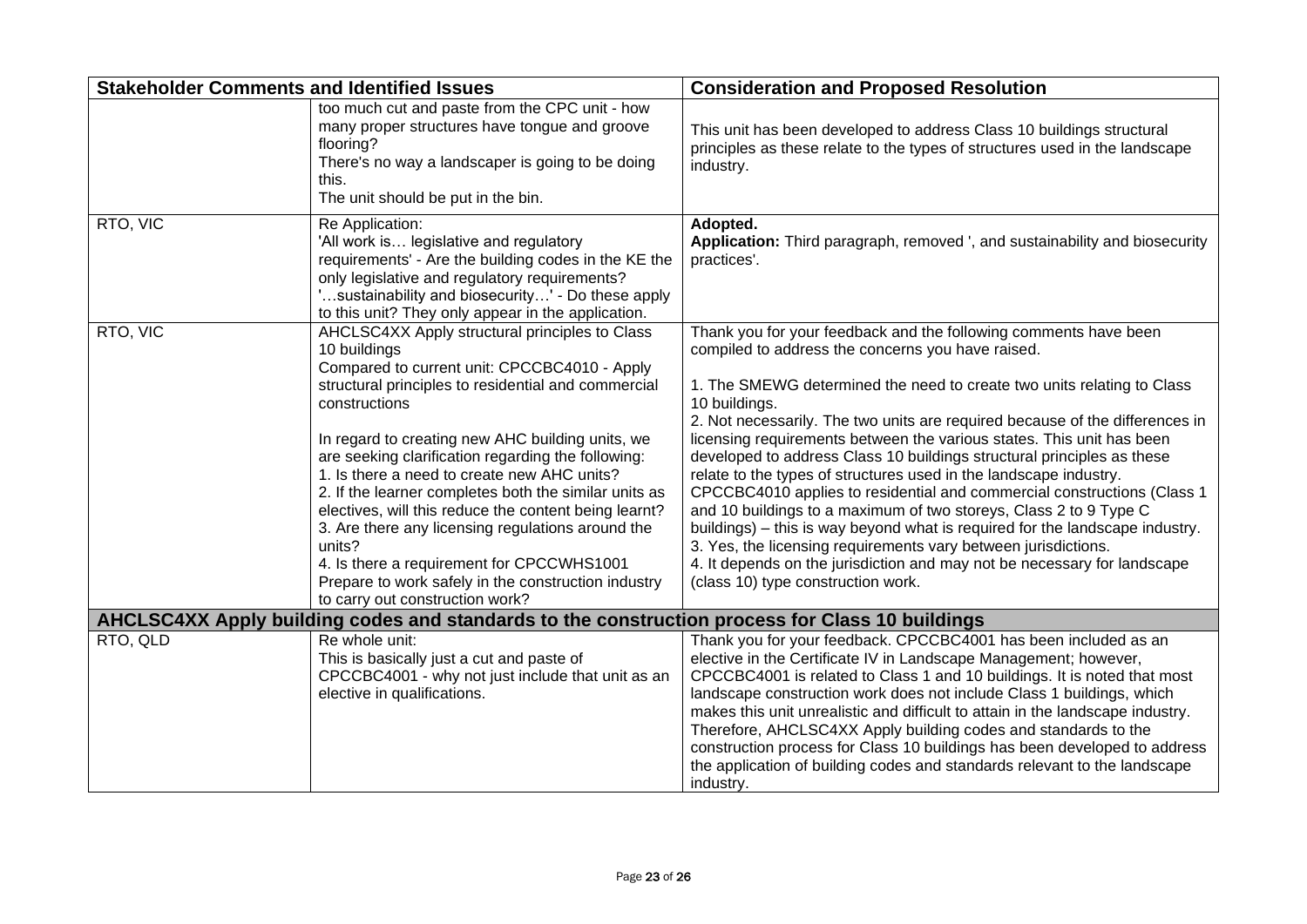| <b>Stakeholder Comments and Identified Issues</b> |                                                                                                                                                                                                                                                                                                                                                                                                                                                                                                                                                                                                                                                                                                                                 | <b>Consideration and Proposed Resolution</b>                                                                                                                                                                                                                                                                                                                                                                                                                                                                                                                                                                                                                                                                                                                                                                                                                                                                                                 |
|---------------------------------------------------|---------------------------------------------------------------------------------------------------------------------------------------------------------------------------------------------------------------------------------------------------------------------------------------------------------------------------------------------------------------------------------------------------------------------------------------------------------------------------------------------------------------------------------------------------------------------------------------------------------------------------------------------------------------------------------------------------------------------------------|----------------------------------------------------------------------------------------------------------------------------------------------------------------------------------------------------------------------------------------------------------------------------------------------------------------------------------------------------------------------------------------------------------------------------------------------------------------------------------------------------------------------------------------------------------------------------------------------------------------------------------------------------------------------------------------------------------------------------------------------------------------------------------------------------------------------------------------------------------------------------------------------------------------------------------------------|
| RTO, QLD                                          | Re Application - first paragraph 'maximum of two<br>storeys'<br>- Remove requirement for two storeys. add single<br>story.<br>Anyone building a two story structure should get a<br>building licence.<br>Re Application - second paragraph 'This unit<br>applies to'<br>- This unit applies to industry professionals<br>responsible for ensuring compliance with building<br>codes and standards for class 10 buildings                                                                                                                                                                                                                                                                                                        | Adopted.<br>Application: Changed 'two storeys' to 'one storey'.<br>Changed second paragraph, first sentence to 'The unit applies to<br>individuals who apply specialist skills and knowledge to ensure compliance<br>with building codes and standards for Class 10 buildings'.                                                                                                                                                                                                                                                                                                                                                                                                                                                                                                                                                                                                                                                              |
| RTO, VIC                                          | Re Application:<br>'and sustainability and biosecurity practices' -<br>Sustainability is listed in the KE but not in PCs - Is<br>biosecurity part of environmental requirements.<br>Does it apply here?<br>Re Knowledge Evidence:<br>'environmentalsustainability - What are the<br>environmental requirements? - Sustainability not in<br>the PCs or the PE                                                                                                                                                                                                                                                                                                                                                                    | Adopted.<br>Application: Third paragraph, removed: ', and sustainability and<br>biosecurity practices'.<br><b>Knowledge Evidence:</b><br>Removed 'environmental requirements and sustainability principles and<br>concepts'.                                                                                                                                                                                                                                                                                                                                                                                                                                                                                                                                                                                                                                                                                                                 |
| RTO, VIC                                          | AHCLSC4XX Apply building codes and standards<br>to the construction process for Class 10 buildings.<br>Compared to current unit CPCCBC4001 - Apply<br>building codes and standards to the construction<br>process for Class 1 and 10 buildings<br>In regard to creating new AHC building units, we<br>are seeking clarification regarding the following:<br>1. Is there a need to create new AHC units?<br>2. If the learner completes both the similar units as<br>electives, will this reduce the content being learnt?<br>3. Are there any licensing regulations around the<br>units?<br>4. Is there a requirement for CPCCWHS1001<br>Prepare to work safely in the construction industry<br>to carry out construction work? | Thank you for your feedback and the following comments have been<br>compiled to address the concerns you have raised.<br>1. The SMEWG determined the need to create two units relating to Class<br>10 buildings.<br>2. Not necessarily. The two units are required because of the differences in<br>licensing requirements between the various states. This unit has been<br>developed to address Class 10 buildings structural principles as these<br>relate to the types of structures used in the landscape industry.<br>CPCCBC4010 applies to residential and commercial constructions (Class 1<br>and 10 buildings to a maximum of two storeys, Class 2 to 9 Type C<br>buildings) – this is way beyond what is required for the landscape industry.<br>3. Yes, the licensing requirements vary between jurisdictions.<br>4. It depends on the jurisdiction and may not be necessary for landscape<br>(class 10) type construction work. |
|                                                   | <b>AHCTHH4XX Develop a therapeutic horticulture design brief</b>                                                                                                                                                                                                                                                                                                                                                                                                                                                                                                                                                                                                                                                                |                                                                                                                                                                                                                                                                                                                                                                                                                                                                                                                                                                                                                                                                                                                                                                                                                                                                                                                                              |
| Association, National<br>#1522                    | Re unit overall :<br>TH is much more than a design landscape. TH<br>considerations are for the person not the<br>landscape. TH group activities or 1:1 should be<br>explored here too. TH is a person centred activity                                                                                                                                                                                                                                                                                                                                                                                                                                                                                                          | Adopted.<br>Thank you for your feedback. Based on SMEWG advice, feedback<br>regarding content for OT, PT or other allied health professionals to be<br>passed onto Skills IQ for a unit 'Develop a Therapeutic Health Program' to                                                                                                                                                                                                                                                                                                                                                                                                                                                                                                                                                                                                                                                                                                            |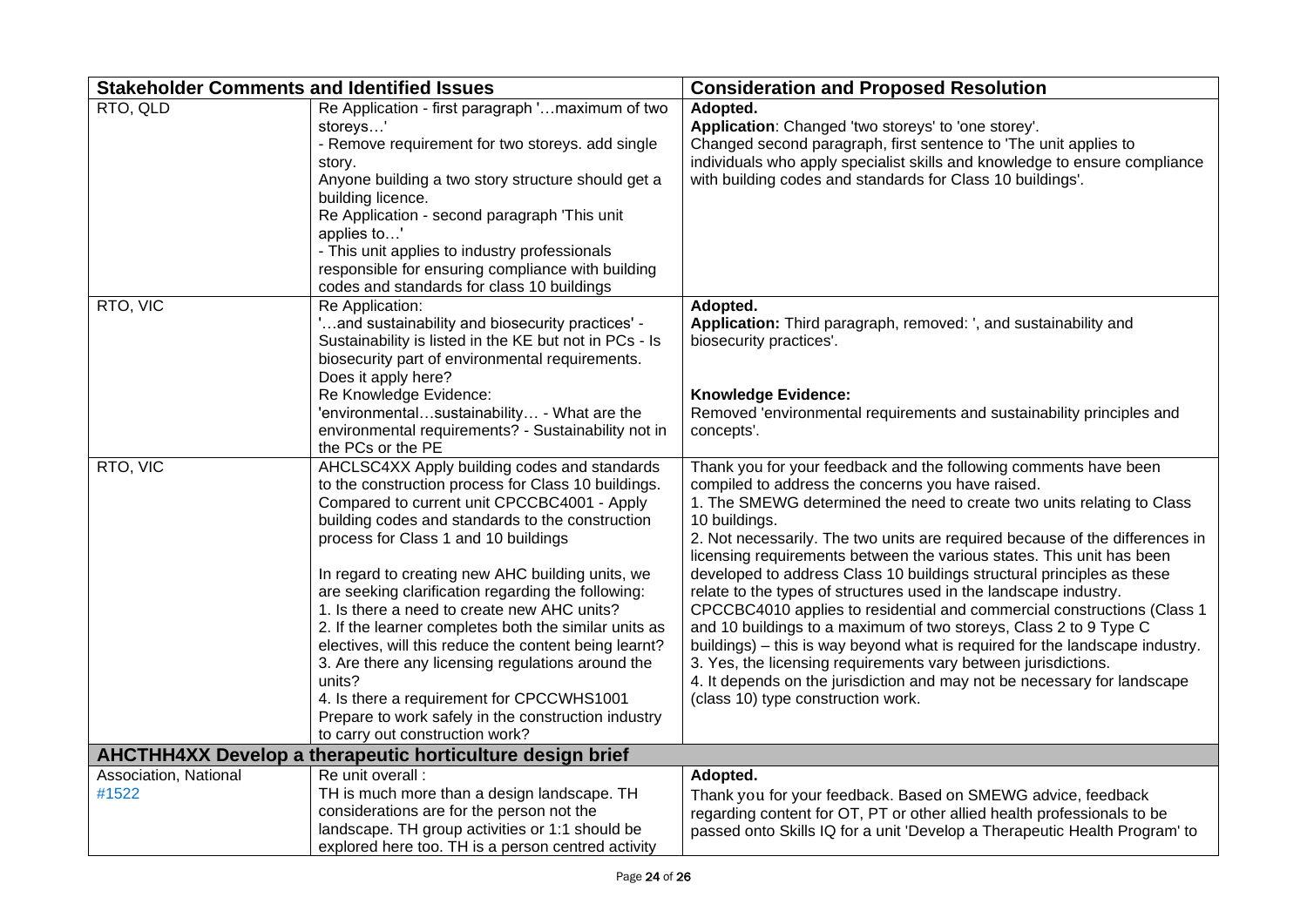| <b>Stakeholder Comments and Identified Issues</b> |                                                                                                                                                       | <b>Consideration and Proposed Resolution</b>                                                                          |
|---------------------------------------------------|-------------------------------------------------------------------------------------------------------------------------------------------------------|-----------------------------------------------------------------------------------------------------------------------|
|                                                   | where the values, dignity, respect, likes/dislikes,<br>social inclusion/exclusion, etc must all be<br>considered for optimal outcomes of self-esteem, | be developed for allied health professionals, etc. - for potential inclusion in<br>the Health Training Package (HLT). |
|                                                   | confidence, achievement<br>Risk assessment is a big part of any TH activity as                                                                        | The following changes were made to the unit:                                                                          |
|                                                   | it often participants are vulnerable due to health<br>conditions e.g., mobility, cognition, vision and                                                | <b>Performance Criteria:</b><br>Added new PC 2.2: 'Conduct risk assessment based on client brief and                  |
|                                                   | hearing impairment                                                                                                                                    | regulatory requirements'                                                                                              |
|                                                   | should include clarification of therapeutic                                                                                                           | Renumbered all PC's in element 2 that followed PC 2.2.                                                                |
|                                                   | horticulture TH and what the benefits are to the<br>participant of TH and what sectors is TH useful                                                   | <b>Foundation Skills:</b><br>Oral communication, added: 'conduct risk assessment'.                                    |
|                                                   | e.g., mental health, disability and aged care                                                                                                         | <b>Performance Evidence:</b>                                                                                          |
|                                                   | Re PC2.5 Also who will be delivering the TH<br>activity and will goals, and outcomes be observed                                                      | Added 'conducted risk assessment'<br>Added 'interpreted and applied local council, legislative and regulatory         |
|                                                   | and recorded. Is liaison with OT PT or other allied                                                                                                   | requirements relevant to therapeutic horticulture design'.                                                            |
|                                                   | health professionals be required.                                                                                                                     | <b>Knowledge Evidence:</b>                                                                                            |
| Association, NSW                                  | Re unit overall :                                                                                                                                     | Added 'risk assessment'                                                                                               |
|                                                   | As discussed in the panel review, there is a                                                                                                          | Added 'local council, legislative and regulatory requirements relevant to                                             |
|                                                   | growing need for training in the cross-disciplines of                                                                                                 | therapeutic horticulture design'.<br><b>Assessment Conditions:</b>                                                    |
|                                                   | design/horticulture and therapy services to enable                                                                                                    | resources, equipment and materials:, added 'client brief'                                                             |
|                                                   | people to provide TH programs. This UoC provides<br>a good framework for a designer to provide the                                                    | specifications:, added 'local council, legislative and regulatory requirements                                        |
|                                                   | right environment for TH activities, but I would                                                                                                      | applicable to therapeutic horticulture design'.                                                                       |
|                                                   | really like to see some cross-over or input from                                                                                                      |                                                                                                                       |
|                                                   | other training packages and qualifications [e.g., in                                                                                                  | This unit has been included in the AHC4XX21 Certificate IV in Landscape                                               |
|                                                   | Cert IV Leisure & Health] to enable the designer to                                                                                                   | Design qualification and if endorsed, will be available to be imported into                                           |
|                                                   | extend their scope of services. #1522's comments                                                                                                      | other relevant qualifications, where appropriate.                                                                     |
|                                                   | reflect this close relationship between the designed<br>space and the user of the space.                                                              |                                                                                                                       |
| RTO, VIC                                          | Re Application - 3rd paragraph ' health and safety                                                                                                    | Adopted.                                                                                                              |
|                                                   | in the workplace requirements, legislative and<br>regulatory requirements, and sustainability and                                                     | Application: Third paragraph, removed ', and sustainability and biosecurity<br>practices'.                            |
|                                                   | biosecurity practices' - Question the intent of this                                                                                                  | <b>Performance Criteria:</b>                                                                                          |
|                                                   | statement. The learner would need to know about                                                                                                       | Added new PC 2.2: 'Conduct risk assessment based on client brief and                                                  |
|                                                   | these requirements to be able to comply with them.                                                                                                    | regulatory requirements'.                                                                                             |
|                                                   | It is the only place it appears in the document.                                                                                                      | <b>Foundation Skills:</b>                                                                                             |
|                                                   |                                                                                                                                                       | Oral Communication, added 'conduct risk assessment,'                                                                  |
|                                                   |                                                                                                                                                       | <b>Performance Evidence:</b><br>Added 'conducted risk assessment' and 'interpreted and applied local                  |
|                                                   |                                                                                                                                                       | council, legislative and regulatory requirements relevant to therapeutic                                              |
|                                                   |                                                                                                                                                       | horticulture design'                                                                                                  |
|                                                   |                                                                                                                                                       | <b>Knowledge Evidence:</b>                                                                                            |